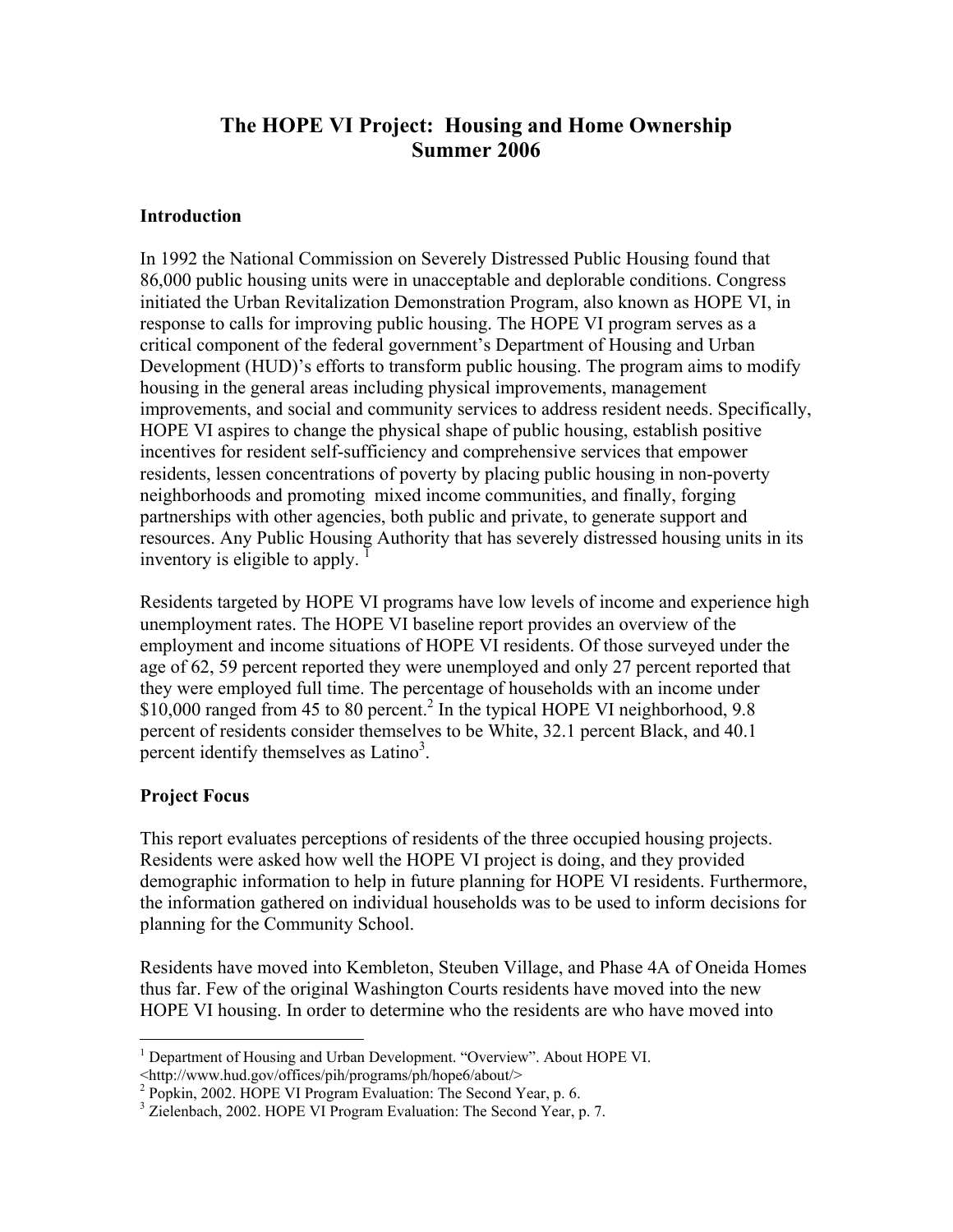these homes, household demographics were gathered and examined. Furthermore, concerns raised by the local school board regarding the need for and funding of a Community School in the neighborhood. This led to the need to establish the size of the incoming population of children and to determine where these new residents have come from. Household migration patterns are of interest, specifically as to whether new residents are moving from other homes within the target area, or are coming from outside.

The report is split into two sections, one that examines the demographics of the residents of Kembleton Apartments, Steuben Village, and Oneida Homes, and the second which addresses resident satisfaction. One survey was used to gather information for both sections and was completed with residents over the telephone.

#### **Utica**

<u>.</u>

In 2003 the Utica Municipal Housing Authority (UMHA) successfully submitted a grant proposal to HUD, and was awarded \$11.5 million with the intent to generate millions of dollars more for city transformation. The goals of the Utica project were to demolish the Washington Courts Housing Project and relocate residents to improved housing in better neighborhoods. The neighborhoods were targeted to be less racially segregated and more economically diverse. A second broad goal was to revitalize a target area of the city known as Cornhill. The improvements were to include renovated housing and new housing rentals; opportunities for home ownership; improvement of community facilities, such as schools and parks; and increased well-being in the lives of neighborhood residents. The programs within the project include Relocation and Community Services Coordination, Housing and Home Ownership Development, and Community Facilities in the Cornhill Target Neighborhood.<sup>4</sup>

## *Overview of Housing /Homeownership Project*

One of the primary purposes of the national HOPE VI program is to revitalize distressed public housing, thereby improving the living conditions of public housing residents.<sup>5</sup> When creating the program HUD noted that the isolation of public housing residents promoted certain socioeconomic trends. Therefore, HOPE VI seeks to create mixedincome developments with the hope that fostering a culture of work as well as promoting reinvestment in the community. 6

The Housing and Home Ownership segment of the Utica project includes 4 development phases, as shown in Figure 1. Structures in the Cornhill area of Utica had deteriorated over time due to property owners that did not keep up their properties. The city gradually began to acquire these homes. In some cases, the houses were so neglected that they were

<sup>&</sup>lt;sup>4</sup> Owens-Manley, J. (ed.) HOPE VI Program Evaluation; The Second Year. January 2006. Hamilton College.

<sup>&</sup>lt;sup>5</sup> Cuomo, 1999. HOPE VI Program Evaluation: The Second Year, p. 7.

<sup>6</sup> HOPE VI Program Evaluation: The Second Year, p. 7.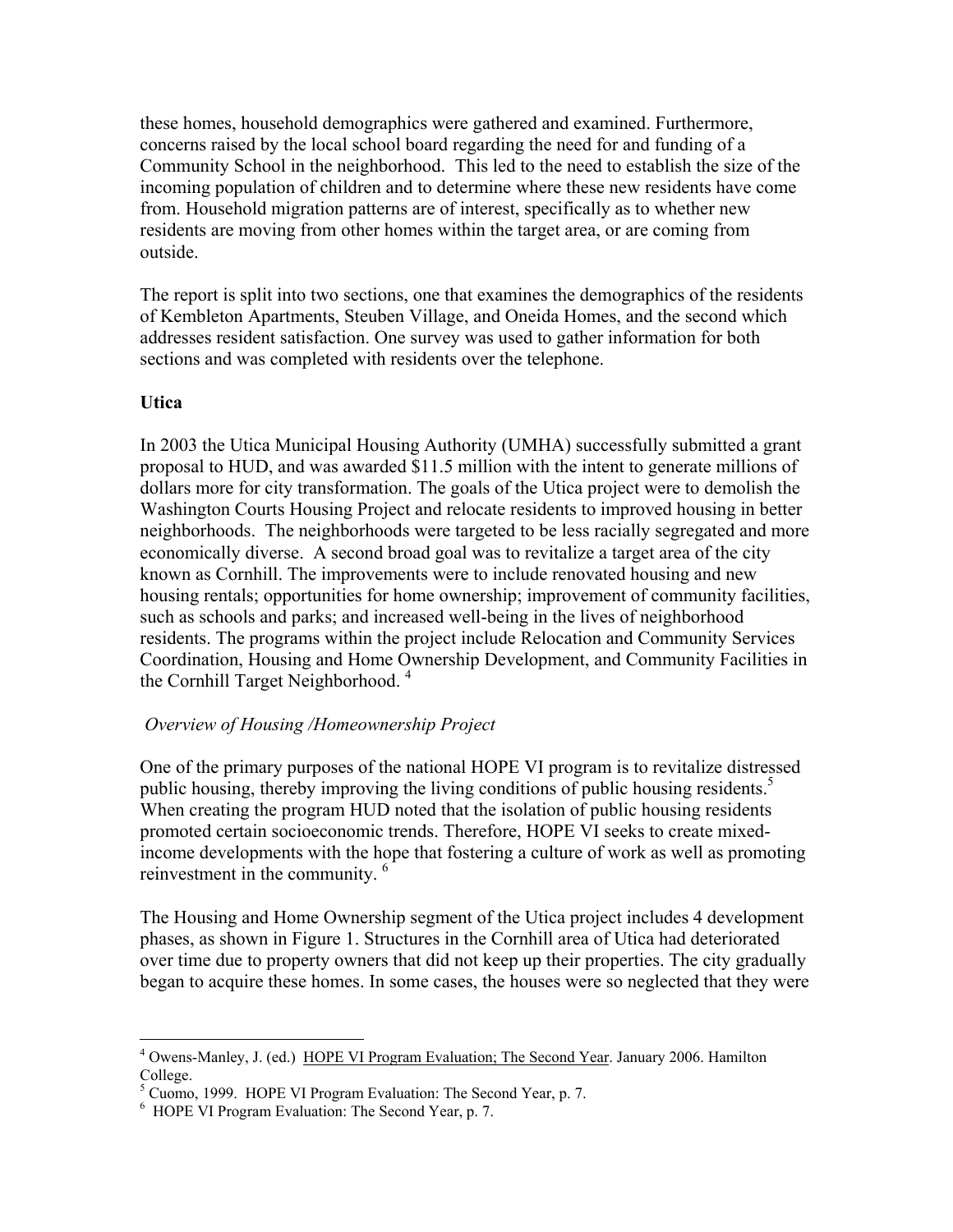uninhabitable and incapable of being rehabilitated, so they were demolished. In other situations, the pre-existing structures were kept but required rehabilitation.<sup>7</sup>

Two of the building sites and projects are managed by Rebuild Mohawk Valley (RMV), a subsidiary part of UMHA. Two of the others are controlled by Housing Visions Unlimited, Inc., a not-for-profit organization based in Syracuse. Housing Visions defines its mission as the improvement of quality of life by revitalizing neighborhoods for low and moderate income families  $\delta$ 

Figure 1 illustrates the 4 phases of construction. The table shows that the phases do overlap in construction deadlines. Phases I, II, and III are going to be all rental units, whereas Phase IV, Oneida Homes, is single-family units for home ownership. Oneida Homes aims to allow people to achieve the dream of becoming first-time homeowners.

There are overlaps in the construction. Phase III is still being completed, as well as Phase IV. Phase IV, Oneida Homes ,is made up of single family detached homes to be completed in 5 cycles of building. The first sequence of building, 4A, resulted in 11 homes. As of July 1, 2006 10 of these homes were occupied. The second set, 4B, includes 8 homes which are being completed. 4C is meant to be started late this year, and includes 12 homes. This part of the project is behind schedule. The remaining 2 sets 4D, and 4E must all be completed by September 2008 when the program ends.

| <b>Phase</b><br>Name of<br>Project        | <b>Type of</b><br><b>Housing</b> | <b>Type of</b><br><b>Building</b> | <b>Status</b>                                                                               | Occupation                                               | <b>Manager</b>                                  |
|-------------------------------------------|----------------------------------|-----------------------------------|---------------------------------------------------------------------------------------------|----------------------------------------------------------|-------------------------------------------------|
| <b>Phase I</b><br>Kembleton<br>Apartments | Rental                           | New/Rehab                         | Completed                                                                                   | 26 out of 27<br>units, as of<br>July 1, 2006             | Housing<br>Visions<br>Unlimited,<br>Inc.        |
| <b>Phase II</b><br>Steuben<br>Village     | Rental                           | New/Rehab                         | Completed                                                                                   |                                                          | <b>RMV</b>                                      |
| <b>Phase III</b><br>Rutger<br>Manor       | Rental                           | New/Rehab                         | Under<br>Construction                                                                       | 41 out of 49<br>units, as of<br>July 1, 2006             | Housing<br><b>Visions</b><br>Unlimited,<br>Inc. |
| <b>Phase IV</b><br>Oneida<br>Homes        | Ownership                        | <b>New</b>                        | 4A<br>completed;<br>4B under<br>construction;<br>$4C$ , $4D$ , and<br>4E not yet<br>started | 10 out of 11<br>homes in<br>$4A$ , as of<br>July 1, 2006 | <b>RMV</b>                                      |

**Figure 1. Construction Phases** 

 7 Dave Williams, Utica City Assessor, personal interview.

<sup>8</sup> Housing Visions Unlimited, Inc. 2002. <http://housingvisions.org/>.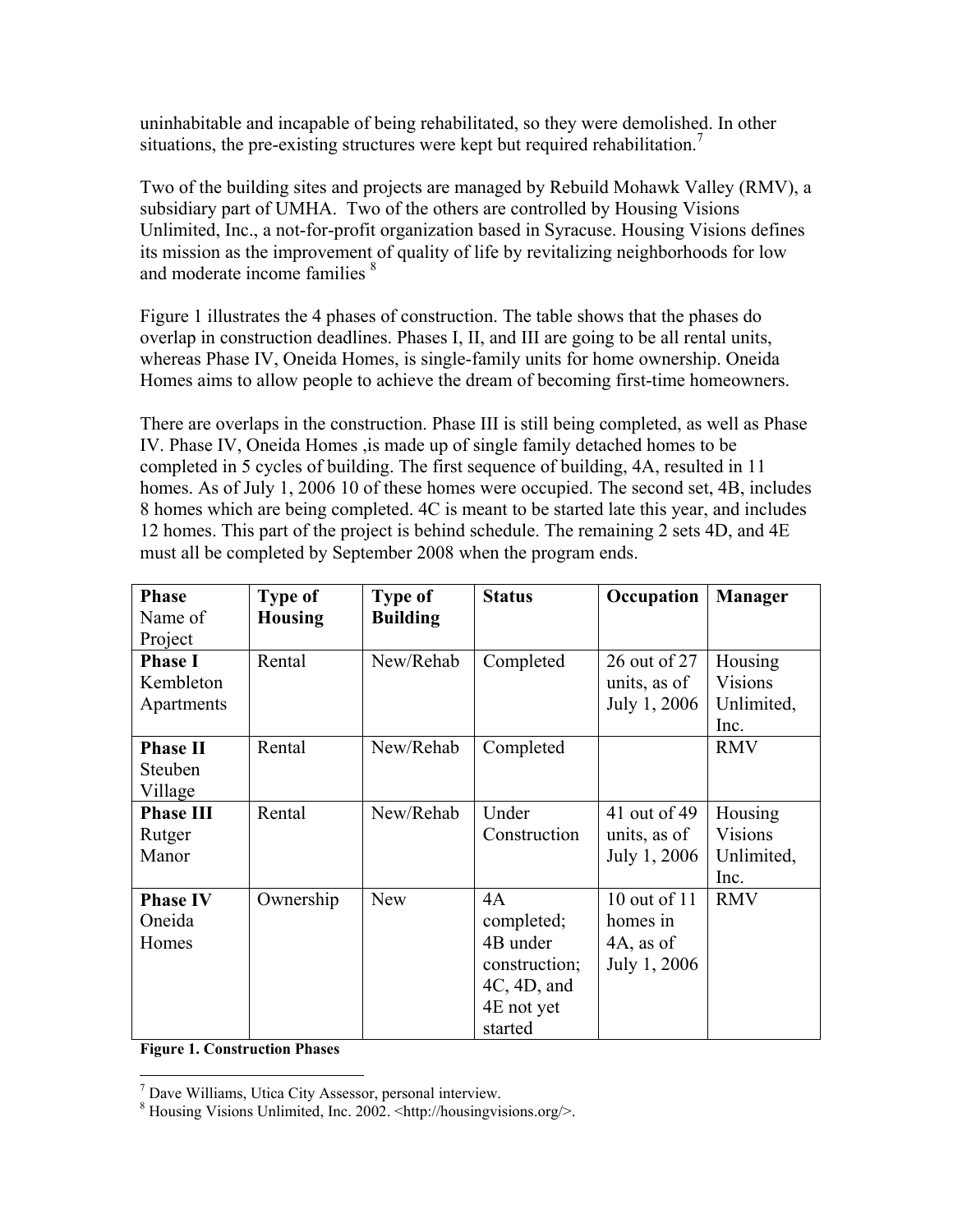## **Part I: Migration and Demographics**

Demographic information was gathered in order to establish who the residents of this population are, and where they were coming from previously. The migratory information about the school-aged population can indicate whether there appears to be a significant change in this group as the neighborhood changes, and therefore used to help in school planning.

## **Methods**

| <b>Research Question</b> | Goal             | <b>Methodology</b>      | <b>Source</b>    |
|--------------------------|------------------|-------------------------|------------------|
| Who are the residents    | - To determine   | Gather migratory        | Residents of new |
| of Kembleton             | the migratory    | information from        | housing; UMHA &  |
| Apartments, Steuben      | patterns of      | housing applications.   | Housing          |
| Village, and Oneida      | residents of     | Use a telephone         | Applications     |
| Homes?                   | Kembleton,       | survey to gather other  |                  |
|                          | Steuben Village, | demographic             |                  |
|                          | and Oneida       | information. Mail       |                  |
|                          | Homes            | survey to residents not |                  |
|                          | - To determine   | reached via telephone.  |                  |
|                          | the demographics |                         |                  |
|                          | of current       |                         |                  |
|                          | residents        |                         |                  |
| How many school-         | - To determine   | Use housing             | Residents of new |
| aged children are        | the patterns of  | applications to         | housing; UMHA &  |
| moving into              | children's       | determine number of     | Housing          |
| Kembleton                | movement into    | children living in      | Applications     |
| Apartments, Steuben      | the HOPE VI      | households.             |                  |
| Village, and Oneida      | target area for  | Use a telephone         |                  |
| Homes?                   | school planning  | survey to determine     |                  |
|                          |                  | schools children        |                  |
|                          |                  | attended previously     |                  |
|                          |                  | and currently. Mail     |                  |
|                          |                  | survey to residents not |                  |
|                          |                  | reached via telephone.  |                  |

The research questions that were posed are illustrated in Figure 2.

**Figure 2. Methodology for Evaluating Demographics and Migration** 

I received access to the files for Oneida Homes and Steuben Village through Rebuild Mohawk Valley. The Kembleton Apartment files were under the control of Housing Visions. I considered each individual household's application, which provided the applicants' previous address, in order to examine the migratory patterns of the people moving into Kembleton Apartments, Steuben Village, and Oneida Homes. These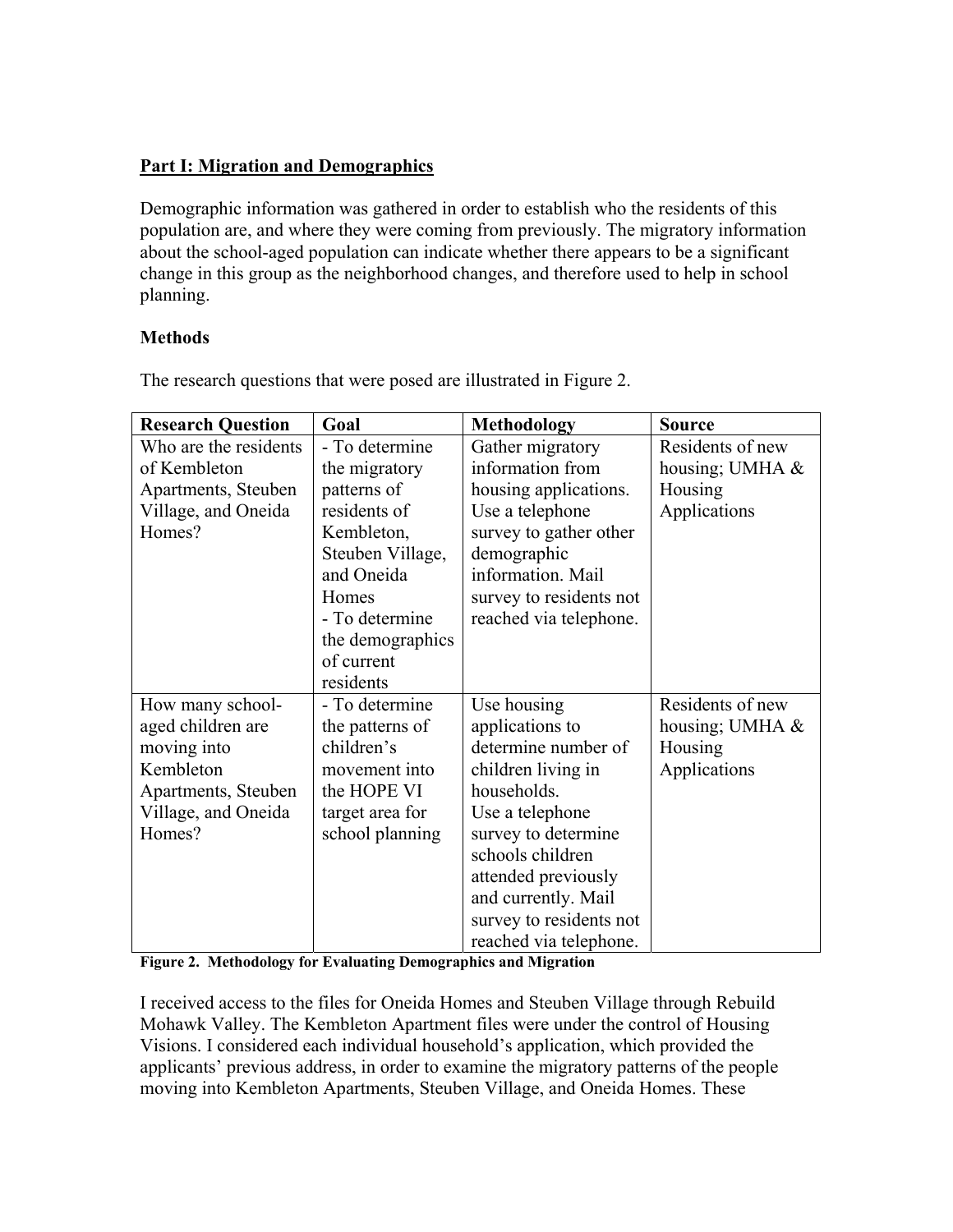applications also provided other basic demographic information including age and sex of the head of household, age and sex of any other adults or children in the household, and source of and anticipated value for annual household income which included wages and public assistance for all members of the household, racial background of the head of household, and employment information. In combination with the migratory information, knowing the ages of the children allowed me to establish the age distribution of the children in each project and where they were coming from.

I conducted a phone interview to gather more specific information on the residents' sources of income including employment and types of public assistance. This interview also asked what grades the children in the household were entering, and what schools the children had attended prior and after moving, in order to further examine the school population. I called through several times, at different points in the day and evening in order to try to reach as many people as possible. Several residents asked me to call back at a different time. I mailed the same survey to the households that I was unable to reach via telephone or call back, and included a pre-paid envelope for returning it.

Appendix A contains the questions on the survey that pertained to demographics. .

I was able to review the applications of 38 of 41 families living in Steuben Village as of July 1, 2006. I was unable to review the applications of 3 out of 4 families who had moved in on this date. I reviewed the applications of the 26 households in Kembleton Apartments and the 10 homeowners in Oneida Homes, for a total of 74. This information is shown in Appendix B.

I was able to interview 1 resident of Oneida Homes via telephone, and received 3 mail surveys. I interviewed 11 residents of Steuben Village via telephone and received 6 in the mail. I only conducted phone interviews for the Kembleton Residents, and was able to speak with 4.

It was simpler to gain access to the applications and contact information for the residents of Steuben Village and Oneida Homes because they were under the jurisdiction of Rebuild Mohawk Valley, in conjunction with the Utica Municipal Housing Authority. However, it took me several weeks to gain access to the applications and contact information for Kembleton. It was difficult to gain access to this information due to concerns regarding infringement of confidentiality rights. I needed to get approval from Housing Vision Unlimited, Inc.'s Senior Operations Manager in the main office in Syracuse prior to receiving the contact information for these residents and permission to access the files in their Utica office. That did not leave me enough time to supplement the phone interview with a mail survey.

I was unable to reach many of the residents' of Kembleton Apartments and Steuben Village via telephone because out 29 out of 64 had their telephone lines disconnected, numbers out of service, did not have a number provided, or provided the wrong number. Another 15 had no answer and no answering machine. For the most part, all of the residents that I spoke to on the phone were very receptive. A few asked me to call back at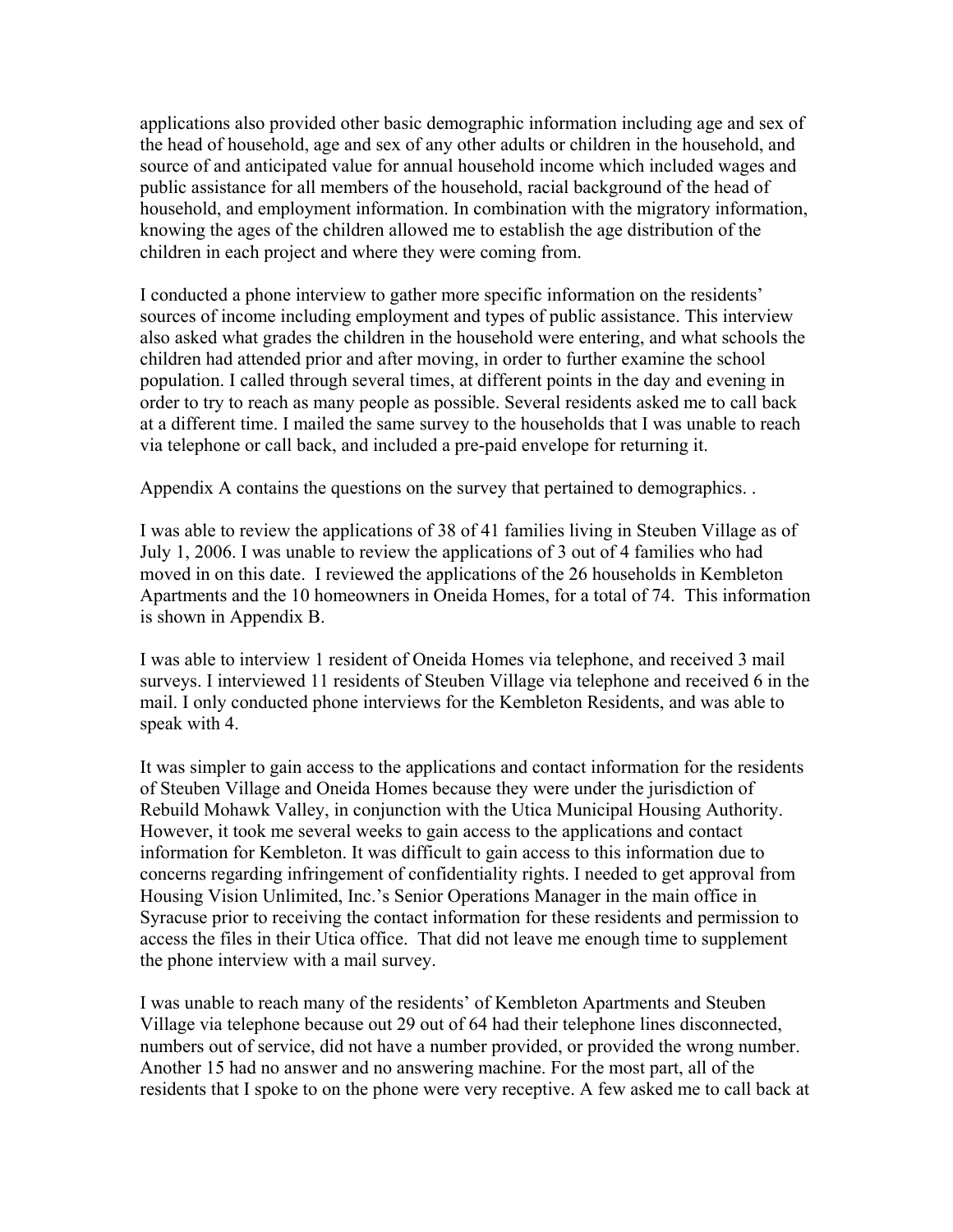more convenient times, but were very willing to give me a better time. Only a few seemed to be a little hesitant at first to speak to me, but after I explained myself and my purpose in more depth, I found on several occasions that these people were some of the more active participants that had more to say. Only one person actually refused to speak to me, but cited the reason to be that she had a pre-paid phone and did not want to use up the minutes. One resident did not speak English, so I talked to her daughter-in-law. In two other cases I spoke to the head of household's spouse. Finally, in one interview, the respondent did not understand my questions well due to language differences.

## **Results**

## *Who are the Residents of Kembleton Apartments, Steuben Village, and Oneida Homes?*

As shown in Appendix B, 74 total household applications were reviewed; 26 were from Kembleton, 38 from Steuben Village, and 10 from Oneida Homes. A sharp difference was noticed between the gender of the heads-of-household of ownership homes, which was mostly male, and the rental units, which was mostly female. In Steuben Village, female heads of household outnumbered males by a ratio of 18 to 1, which was all except for 2 of the 38 homes. Similarly, in Kembleton 70 percent of the heads-of-household were female. In Oneida Homes this trend was reversed; two heads of household were female, and 8 were male.

Overall, 62 percent of the residents were Black and 13 percent were White. This contrasts with a 79 percent White population for the city of Utica overall. <sup>9</sup> Overall, 51 of the 74 households came from outside the target area, and 35 of those came from outside of Cornhill. Only 4 households were from outside of the city of Utica.

All three housing projects had similar mean ages for heads of household, at around 40 years old. The maximum ages for the rental projects was much higher than that for the ownership. The maximum age for Oneida Homes was 49, compared to the maximum ages for heads of households in Steuben Village and Kembleton, which were 64 and 71, respectively.

## Income and employment

The mean Annual Household Income was lowest in Kembleton Apartments, and predictably highest, by a significant amount, for Oneida Homes. The means for Kembleton and Steuben Village were very similar, both just under \$14,000. The minimum income for Oneida Homes was \$14,365, and the mean was \$26,154. The applications indicated that at the time of application, 12 of the Kembleton residents were unemployed  $(n=26)$ , 22 of the Steuben Village residents were unemployed  $(n=38)$ and all of the Oneida Homes heads of household were employed.

The applications were a little bit more unclear as to sources and types of public assistance received. It appeared that 16 of the 26 residents of Kembleton and 37 of the 38 residents

 $\overline{a}$ 

<sup>&</sup>lt;sup>9</sup> 2000 Census Data.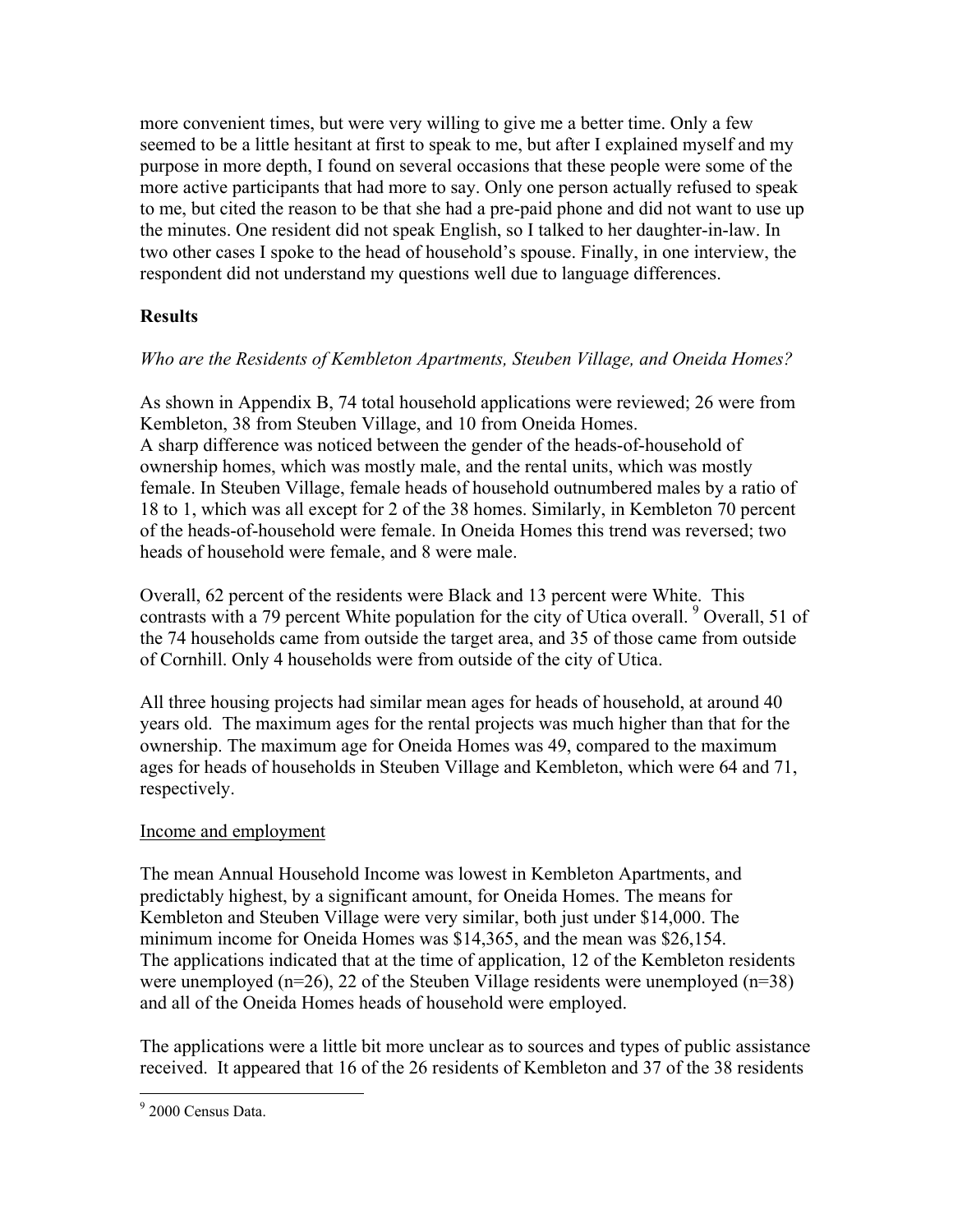of Steuben Village were receiving some type of unemployment benefits. Due to the financial means and income stability required to own a home, the difference in income and employment between the rental units and the ownership homes is to be expected. However, more than half of the rental unit heads-of-household were unemployed at the time of application.

The survey results indicated that out of the 17 respondents for Steuben Village, 10 were employed, 7 full-time and 3 part-time. From Kembleton, 2 of the 4 respondents were employed full time. Out of the Oneida Homes residents, all (n=4) were employed and working full time. Only one resident, who was from Oneida Homes, was participating in any kind of job training, a nursing training education program, while also working a full time job.

The survey asked specifically whether any member in the household had received Temporary Assistance for Needy Families (TANF) in the past six months. In Steuben Village, 2 households were receiving TANF assistance and 1 case was pending. In Kembleton, 1 household was receiving TANF, and in Oneida Homes, 0 were.

In Steuben Village, 7 of the respondents had received disability checks or SSI in the past 6 months, and 2 of the Kembleton Apartment residents. None of the respondents from Oneida Homes had received this aid. Food stamps were received by 10 homes in Steuben Village in the past 6 months, 3 in Kembleton, and 1 in Oneida Homes.

#### *What is the age distribution of the school-aged children moving into Kembleton Apartments, Steuben Village, and Oneida Homes, and where have they moved from?*

The applications indicated that there are 54 households with children, or about 73 percent of the households. There are 114 children total in all three projects. Steuben Village has the highest average number of children per household, 1.84. The overall mean was 1.65. The maximum number of children per household was 5, which occurred in both Steuben Village and Kembleton Apartments. The maximum number of children in Oneida Homes households was three.

The age distribution was divided into under 5 years old, age 5 to 10 which is approximately elementary school, 11 to 13 which is junior high, and 14 to 18 which is high school. Overall, and also when examined individually, the elementary school age bracket had the greatest number of children. Oneida Homes had no high school aged children.

Migratory patterns of the children included moves both within and outside of the target area for HOPE VI; 78 of the children had moved from outside the target area, which is about 68 percent. Of these children, 37 were elementary school aged. There were 17 children, or 22 percent, under 5 from outside the target area who will soon be entering elementary school. Out of all of the children currently living in these projects, about 18 percent are under 5.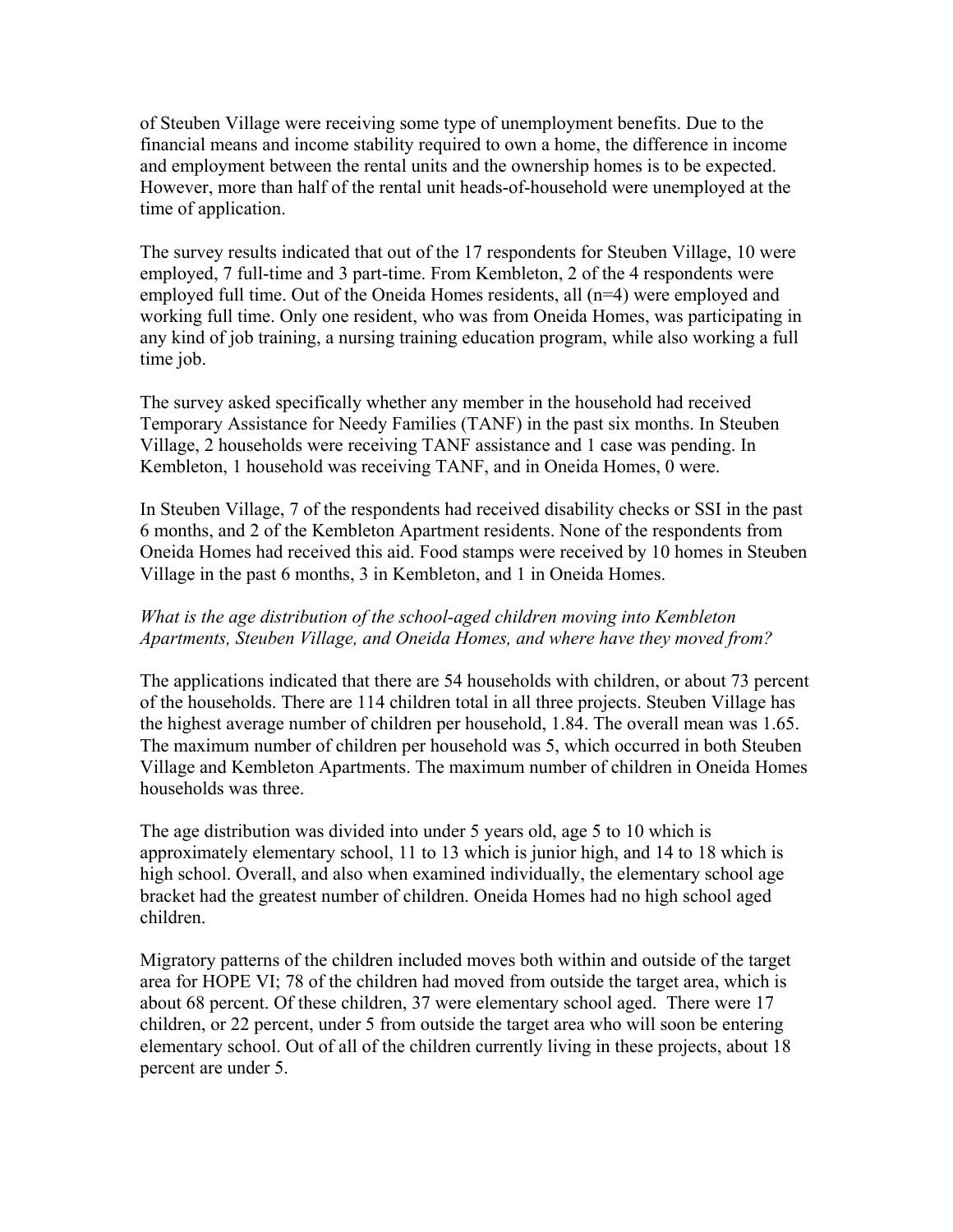Out of the survey respondents, 21 out of the 25 homes had children. When asked whether the children had changed schools after moving, a majority of the respondents indicated either that there was no change, that the child had moved up from grade school to junior high, etc, or that there was a change but MLK Jr. Elementary school was not involved. Out of the respondents, only 1 indicated that their child had switched to MLK Jr. because they had moved. Two f the respondents' children had started MLK because they were entering school for the first time.

## **Part II: Resident Satisfaction**

After discussion with UMHA, they indicated that they wanted to gather some feedback from the residents about the HOPE VI process, and how it might be improved.

## **Methods**

| <b>Research Question</b> | Goal                 | Methodology          | <b>Source</b>    |
|--------------------------|----------------------|----------------------|------------------|
| Are the residents of     | - To determine the   | Use a telephone      | New residents at |
| Kembleton                | satisfaction of      | survey to conduct    | Steuben Village, |
| Apartments,              | Kembleton, Steuben   | customer             | Kembleton &      |
| Steuben Village,         | Village, and Oneida  | satisfaction survey. | Oneida Homes     |
| and Oneida Homes         | Homes with their     | Mail survey to       |                  |
| satisfied with their     | new homes and the    | residents not        |                  |
| homes?                   | services provided to | reached via          |                  |
|                          | them                 | telephone            |                  |

Figure 3 indicates the research question.

**Figure 3. Methodology for Evaluating Resident Satisfaction** 

In order to determine the level of satisfaction experienced by the residents of Kembleton Apartments, Steuben Village, and Oneida Homes with their new homes, and with the services provided to them. Questions were added at the end of the telephone interview that dealt with satisfaction with the home, neighborhood, and services provided. In addition, residents were asked if their quality of life had been improved by the move (Appendices D  $\&$  E.)

## **Result***s*

The residents of Oneida Homes were most satisfied, with a mean response level of satisfaction of 4.25, with 5 being the most satisfied. Residents of Steuben Village indicated 3.85, and Kembleton 3 Overall for Steuben Village and Oneida Homes, which are RMV 3.93. Overall, the total level of satisfaction with current housing had a mean of 3.78 on a scale of 1-5. (Appendix E contains the results of the survey, and individual responses to certain questions.) As far as satisfaction with their current neighborhood, Oneida Homes residents had a mean level of satisfaction of 3.5. In Steuben Village and Kembleton, the mean levels of satisfaction were 3.85 and 3.75, respectively. For the RMV projects, the mean was 3.79. Overall, the mean was 3.78 on a scale of 1-5.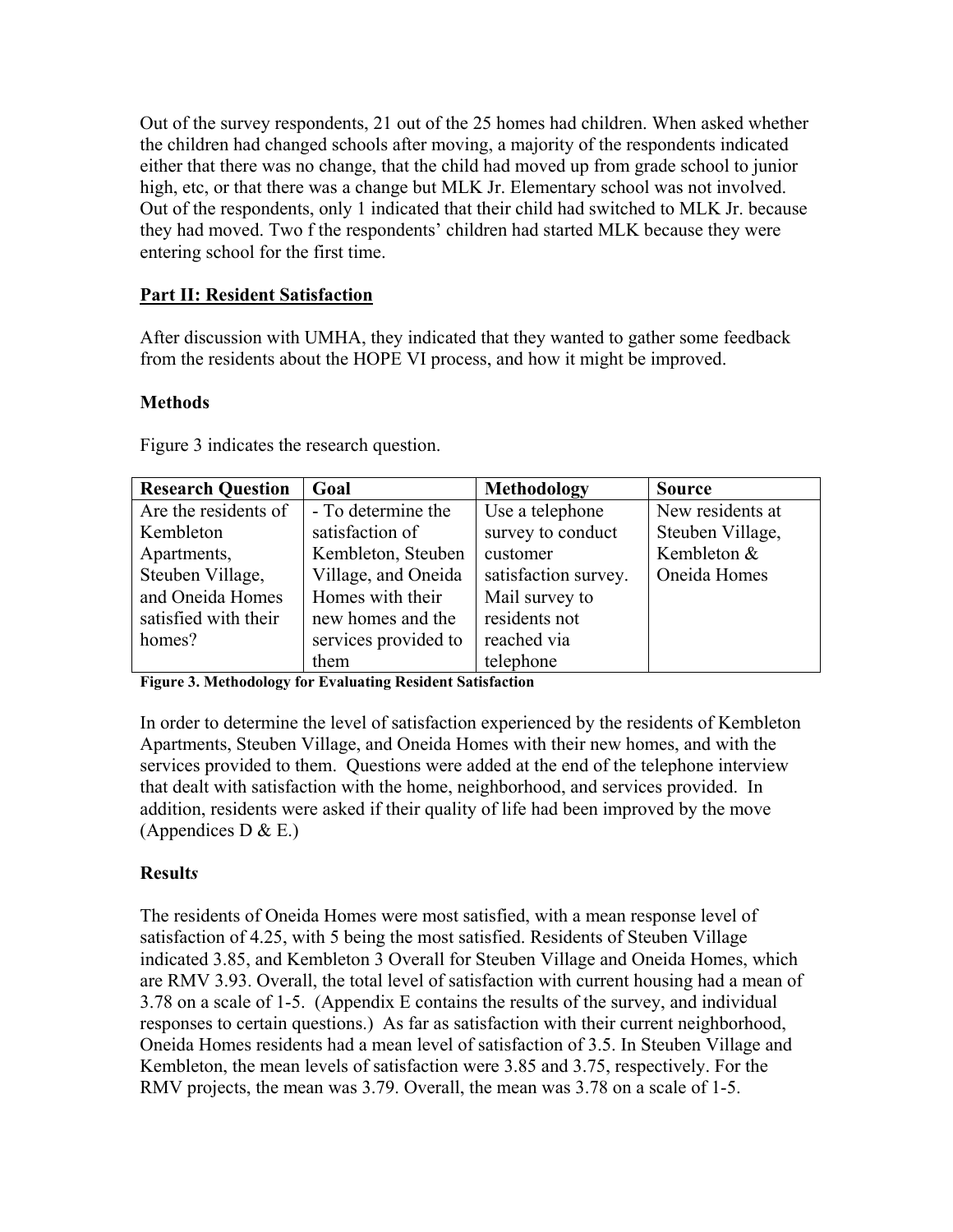Oneida Homes residents had a mean response of 4.25 for level of satisfaction with HOPE VI services, whereas Steuben Village had a mean of 3.53. These two projects had an overall mean of 3.68. Kembleton respondents were 3.25 satisfied with services provided to them by Housing Visions Unlimited. Overall, residents had a mean level of satisfaction of 3.74.

Oneida Homes residents had a mean increase in quality-of-life of 4.33. In Steuben Village and Kembleton there were mean responses of 3.94 and 2.75, respectively. Overall, respondents had a mean response of 3.71.

Respondents from Steuben Village and Kembleton had similar responses. Some respondents cited neighborhood safety as a complaint. They noted that while efforts appeared to be somewhat successful, drugs and other problems still persist. There were common complaints about the homes in Steuben Village. Many respondents mentioned the lack of storm doors. They expressed a desire to be able to maximize their experience in their homes, however, they mentioned that the lack of a back door which made enjoyment of the back yard somewhat inconvenient. A common complaint was thin walls and the subsequent ability to hear the neighbors.

Steuben Village respondents had a range of thoughts regarding HOPE VI services. Some mentioned slower maintenance responses, and a lack of thoroughness in checking up on tenants to make sure there is no drug activity. Respondents from Kembleton all mentioned slow maintenance, and one said that it was much slower there than in their previous residence in UMHA housing.

Oneida Homes residents did not have as many negative statements as the other respondents. Some complained about the neighborhood their home was in.

## **Appendix A. Demographics Survey Questions**

Q1. How many persons, including yourself, reside in your home?

Q2. a. Are you currently employed? Yes No

If yes,

b. do you currently have more than one job? Yes No

c. Is your primary job full-time or part-time ?

Q3. a. Are you currently participating in any kind of job training or education program? Yes\_ No

If yes,

 $b.$  what kind?

Q4. a. Have you or anyone in your household received TANF in the past 6 months? Yes\_\_\_\_ No<sub>l</sub>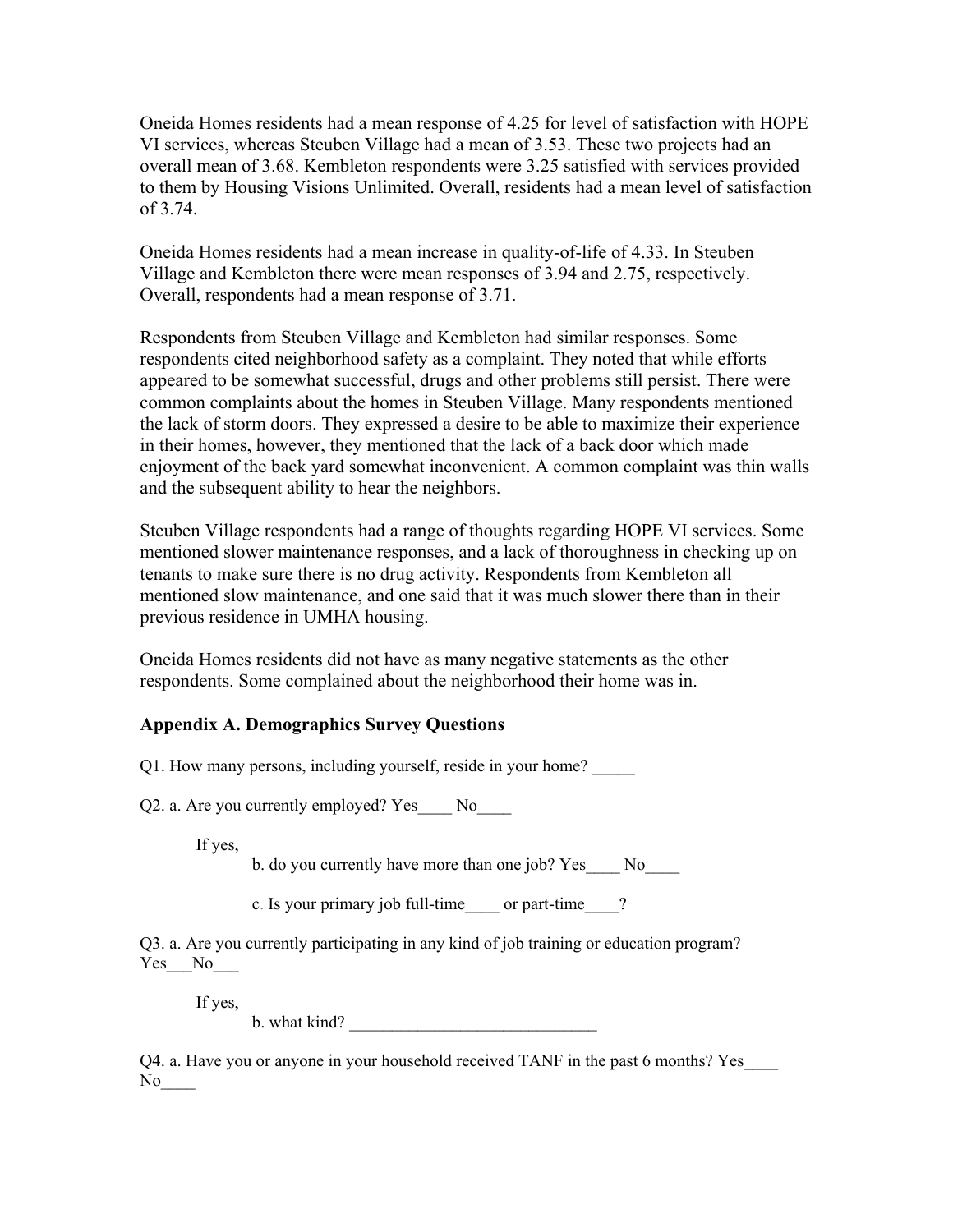b. Have you or anyone in your household received disability checks/SSI in the past 6 months? Yes No

c. Have you or anyone in your household received food stamps in the past 6 months? Yes\_\_\_\_ No\_\_\_\_

- Q5. How many children live in your house?
- Q6. How old are the children, and what is their relationship to you?
	- a. Child 1: Age \_\_\_\_\_ Relationship to head of household/lease-holder
	- b. Child 2: Age \_\_\_\_\_ Relationship to head of household/lease-holder
	- c. Child 3: Age \_\_\_\_\_\_ Relationship to head of household/lease-holder \_\_\_\_\_\_\_\_\_\_
	- d. Child 4: Age Relationship to head of household/lease-holder
	- e. Child 5: Age\_\_\_\_\_ Relationship to head of household/lease-holder \_\_\_\_\_\_\_\_\_\_\_
	- f. Other: \_\_\_\_\_\_\_\_\_\_\_\_\_\_\_\_

7. What grade(s) will the children be entering this fall? Child 1: \_\_\_\_\_\_\_\_ Child 2: \_\_\_\_\_\_\_ Child 3: \_\_\_\_\_\_\_

Child 4:\_\_\_\_\_\_\_\_ Child 5:\_\_\_\_\_\_\_\_Other:\_\_\_\_\_\_\_\_\_\_\_\_\_

Q8. What school(s) did the children attend before you moved?

Child 1:\_\_\_\_\_\_\_\_\_\_\_\_\_\_\_\_\_\_\_\_ Child 2:\_\_\_\_\_\_\_\_\_\_\_\_\_\_\_\_\_\_\_\_

Child 3: \_\_\_\_\_\_\_\_\_\_\_\_\_\_\_\_\_\_ Child 4: \_\_\_\_\_\_\_\_\_\_\_\_\_\_\_\_\_\_\_\_

Child 5: \_\_\_\_\_\_\_\_\_\_\_\_\_\_\_\_\_\_Other: \_\_\_\_\_\_\_\_\_\_\_\_\_\_\_\_\_\_\_\_

Q9. What school(s) do the children attend now?

Child 1:\_\_\_\_\_\_\_\_\_\_\_\_\_\_\_\_\_\_\_\_ Child 2:\_\_\_\_\_\_\_\_\_\_\_\_\_\_\_\_\_\_\_\_

Child 3: \_\_\_\_\_\_\_\_\_\_\_\_\_\_\_\_\_\_ Child 4: \_\_\_\_\_\_\_\_\_\_\_\_\_\_\_\_\_\_\_\_

Child 5: **Other:**  $Q$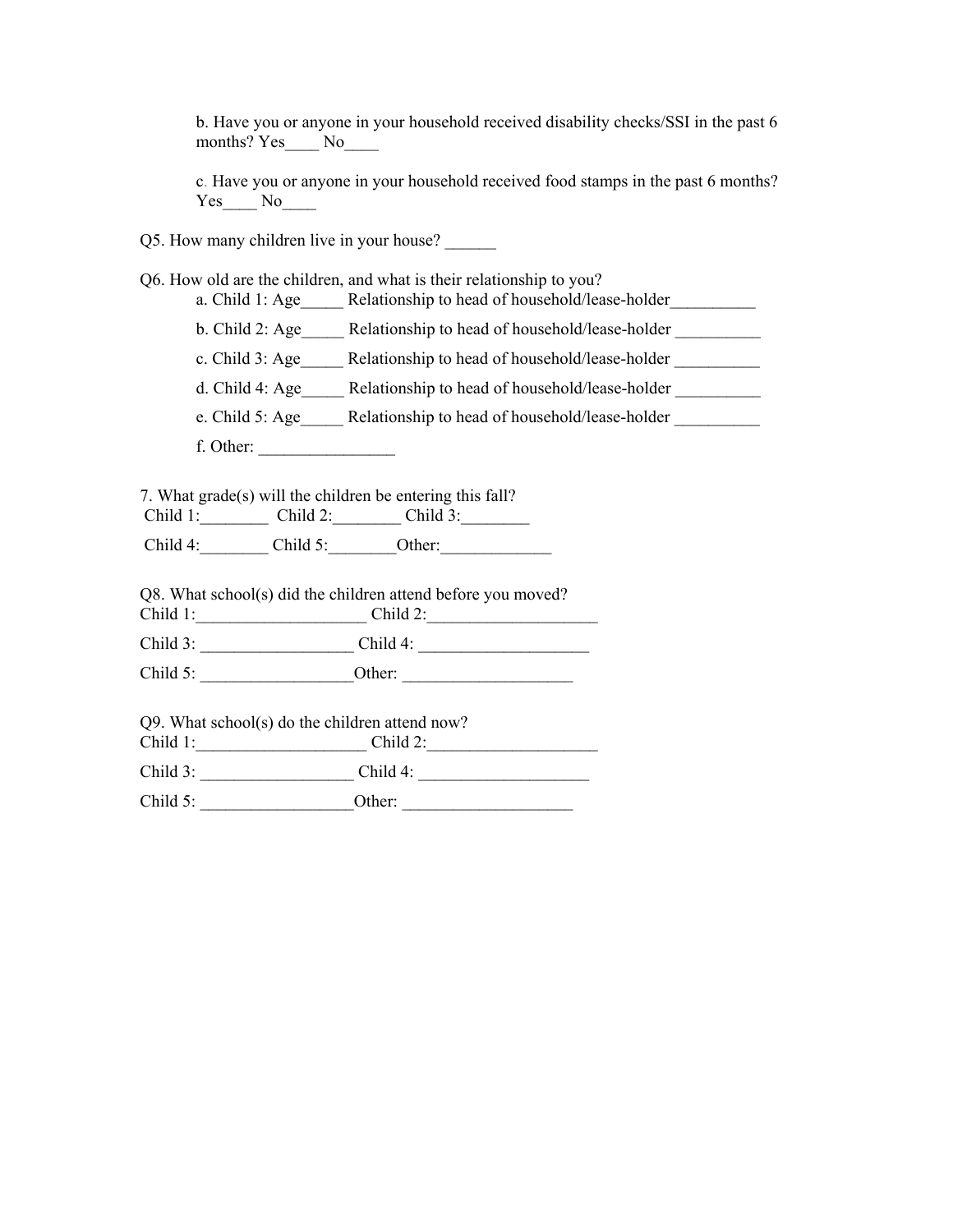#### **Appendix B. Kembleton Apartments, Steuben Village, and Oneida Homes Resident Demographics (from Housing Visions, Inc. and UMHA applications)**

|                                                                                 | <b>Kembleton</b>                                                          | <b>Steuben</b><br><b>Village</b>                                                        | <b>Oneida Homes</b>                                                  | Total/Overall                                                               |
|---------------------------------------------------------------------------------|---------------------------------------------------------------------------|-----------------------------------------------------------------------------------------|----------------------------------------------------------------------|-----------------------------------------------------------------------------|
| # of Households                                                                 | 26                                                                        | 38 (information<br>does not include 3<br>of 4 families who<br>moved in July 1,<br>2006) | 10                                                                   | 74                                                                          |
| <b>Gender</b> (Head<br>of Household)                                            | Female: 18<br>Male: 8                                                     | Female: 36<br>Male: 2                                                                   | Female:2<br>Male: 8                                                  | Female: 55<br>Male: 18                                                      |
| <b>Race/Ethnicity</b><br>(Head of<br>Household)                                 | White: $6$<br>Black: 16<br>Hispanic: 2<br>Other: 1<br>$N/A$ : 1           | White: 3<br>Black: 26<br>Hispanic: 8<br>Asian : $1$                                     | White: 1<br>Black: 4<br>Hispanic: 3<br>Asian : $2$                   | White: 10<br>Black: 46<br>Hispanic: 13<br>Asian: 3<br>Other: 1<br>$N/A$ : 1 |
| Age (Head of<br>Household)                                                      | Min:19<br>Max: 64<br>Median: 43<br>Mean: 40.69                            | $\overline{\text{Min}}$ : 21<br>Max: 71<br>Median: 37<br>Mean: 39.5                     | Min: 24<br>Max: 49<br>Median: 36.5<br>Mean: 38.3                     | Min: 19<br>Max: 71<br>Median:<br>Mean: 39.76                                |
| Total # of<br>People                                                            | 66                                                                        | 117                                                                                     | 31                                                                   | 214                                                                         |
| $# of$ Members in<br><b>Household</b>                                           | Min: 1<br>Max: $6$<br>Median: 2<br>Mean: 2.54                             | Min: 1<br>Max: $7$<br>Median: 3<br>Mean: 3.08                                           | Min: 1<br>Max: $5$<br>Median: 3.5<br>Mean: 3.1                       | Min: 1<br>Max: $7$<br>Median: 2.5<br>Mean: 5.71                             |
| # of Households<br>with <i>Children</i>                                         | 15                                                                        | 32                                                                                      | 7                                                                    | 54                                                                          |
| # of Households<br>with Head of<br>Household age<br>$60+$                       | $\mathbf{1}$                                                              | 5                                                                                       | $\boldsymbol{0}$                                                     | 6                                                                           |
| # of Children                                                                   | 36                                                                        | 64                                                                                      | 14                                                                   | 113                                                                         |
| $#$ of Children<br>per Household                                                | Min: 0<br>Max: $5$<br>Median: 1<br>Mean: 1.46                             | Min: 0<br>Max: $5$<br>Median: 2<br>Mean: 1.842                                          | Min: 0<br>Max: $3$<br>Median: 1.5<br>Mean: 1.4                       | Min: 0<br>Max: $5$<br>Median: 1<br>Mean: 1.65                               |
| Age<br><b>Distribution of</b><br><b>Children</b> (as of<br><b>July 1, 2006)</b> | >5:7<br>$5-10:17$<br>$11-13:2$<br>$14-18:9$                               | >5:12<br>$5-10:34$<br>$11-13:9$<br>$14-18:11$                                           | >5:2<br>$5-10:10$<br>$11-13:2$<br>$14-18:0$                          | >5:21<br>$5-10:61$<br>$11-13:13$<br>$14-18:20$                              |
| <b>Household</b><br><b>Income</b><br>(Annual)                                   | Min: \$5,200<br>Max: \$28,525.13<br>Median: \$13,821.26<br>Mean: \$13,302 | Min: \$1,080<br>Max: \$30,820<br>Median: \$13,688<br>Mean: \$13,999                     | Min: \$14,365<br>Max: \$37,726<br>Median: \$26,500<br>Mean: \$26,154 | Min: \$1,080<br>Max: \$37,726<br>Median: \$14,186.40<br>Mean: \$15,464      |
| <b>Movement</b><br><b>Patterns</b>                                              | From:<br><b>Outside Target</b>                                            | From:<br><b>Outside Target</b>                                                          | From:<br><b>Outside Target</b>                                       | From:<br><b>Outside Target</b>                                              |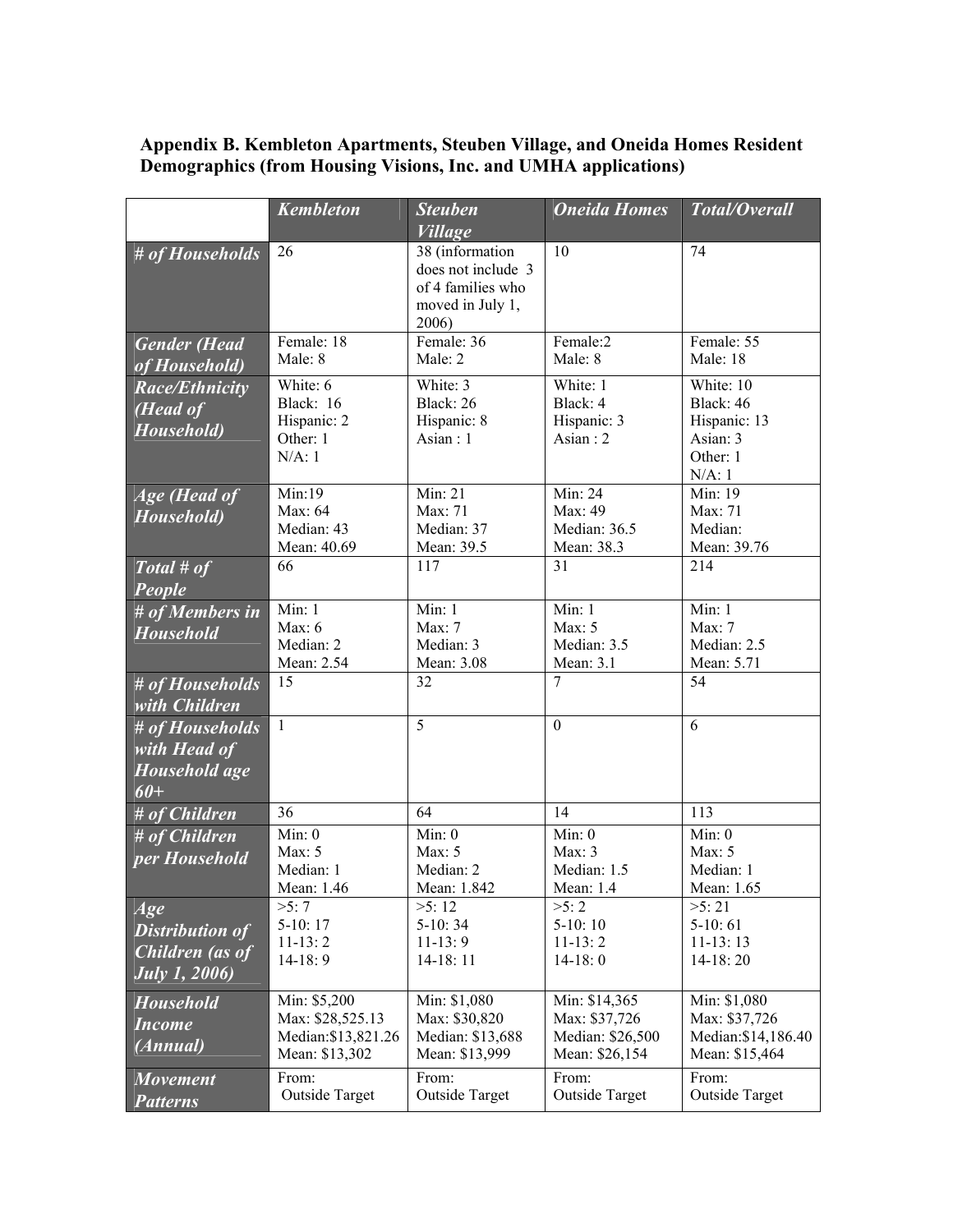|                       | Area: 16          | Area: 28          | Area: 7           | Area: 51          |
|-----------------------|-------------------|-------------------|-------------------|-------------------|
|                       | Outside Cornhill: | Outside Cornhill: | Outside Cornhill: | Outside Cornhill: |
|                       | 12                | 17                | 6                 | 35                |
|                       | Outside City of   | Outside City of   | Outside City of   | Outside City of   |
|                       | Utica: 1          | Utica: 3          | Utica: 0          | Utica: 4          |
|                       | Outside Oneida    | Outside Oneida    | Outside Oneida    | Outside Oneida    |
|                       | County: 0         | County: 2         | County: 0         | County: 2         |
| # of Children         | 31                | 47                | $\theta$          | 78                |
| <b>Who Moved</b>      |                   |                   |                   |                   |
| from Outside          |                   |                   |                   |                   |
| <b>Target Area</b>    |                   |                   |                   |                   |
| <i>Ages of</i>        | 5:6               | 5:11              | 5:0               | 5:17              |
| <b>Children Who</b>   | $5-10:14$         | $5-10:23$         | $5-10:0$          | $5-10:37$         |
| <b>Moved from</b>     | $11-13:2$         | $11-13:7$         | $11-13:0$         | $11-13:9$         |
|                       | $14-18:9$         | $14-18:6$         | $14-18:0$         | $14-18:15$        |
| <b>Outside Target</b> |                   |                   |                   |                   |
| <b>Area</b>           | 12                | 22                | $\theta$          | 34                |
| # of Residents        |                   |                   |                   |                   |
| Unemployed at         |                   |                   |                   |                   |
| the Time of           |                   |                   |                   |                   |
| <b>Application</b>    |                   |                   |                   |                   |
| # of Residents        |                   |                   |                   |                   |
| <b>With</b>           |                   |                   |                   |                   |
| <b>Anticipated</b>    |                   |                   |                   |                   |
| <b>Annual Income</b>  |                   |                   |                   |                   |
|                       |                   |                   |                   |                   |
| <b>Under \$10,000</b> |                   |                   |                   |                   |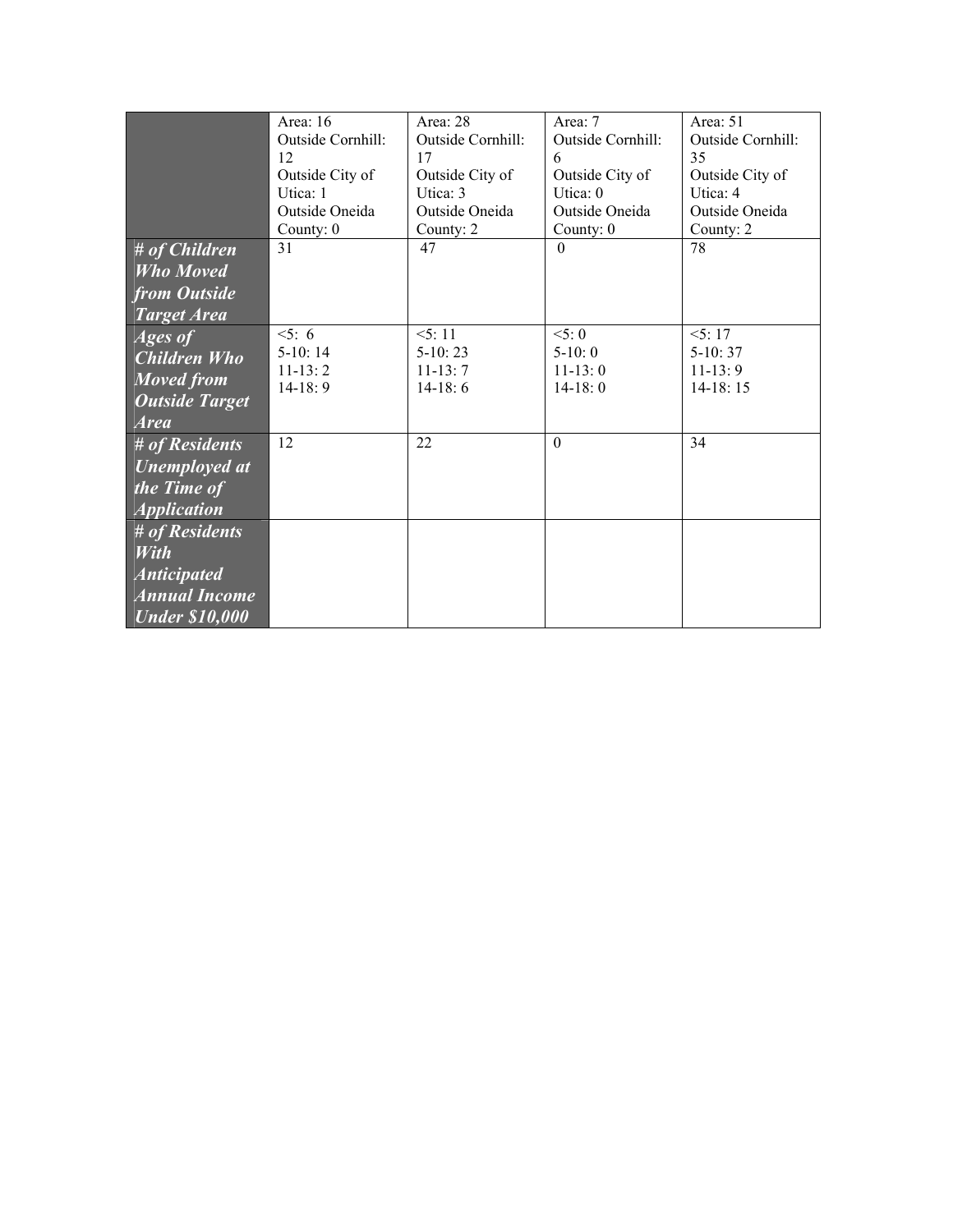# **Appendix C. Survey Responses for Demographics Questions**

|                            | <b>Kembleton</b>  | <b>Steuben</b> | <b>Oneida Homes</b> | Total/Overall |
|----------------------------|-------------------|----------------|---------------------|---------------|
|                            | <b>Apartments</b> | <b>Village</b> |                     |               |
| <b>Population Size (#</b>  | 26                | 41             | 10                  |               |
| of Households)             |                   |                |                     |               |
| # of Respondents           | $\overline{4}$    | 17             | $\overline{4}$      |               |
| # of Members in            | Min: 1            | Min: 2         | Min: 3              |               |
| <b>Household</b>           | Max: $5$          | Max: $5$       | Max: $5$            |               |
|                            | Mean: 2.75        | Mean: 3.29     | Mean: 4             |               |
|                            | Median: 2.5       | Median: 3      | Median: 4           |               |
| # Currently                | $\overline{2}$    | 10             | $\overline{4}$      |               |
| <b>Employed</b>            |                   |                |                     |               |
| # Currently                | $\mathbf{0}$      | $\theta$       | $\mathbf{0}$        |               |
| <b>Employed with</b>       |                   |                |                     |               |
| <b>More than One Job</b>   |                   |                |                     |               |
| <b>Status of Employed</b>  | Full-time: 2      | Full-time: 7   | Full-time: 4        |               |
|                            | Part-time: 0      | Part-time: 3   | Part-time: 0        |               |
| # Participating in         | $\theta$          | $\theta$       | 1                   |               |
| <b>Any Kind of Job</b>     |                   |                |                     |               |
| <b>Training/Education</b>  |                   |                |                     |               |
| Program                    |                   |                |                     |               |
| # of Households            | $\mathbf{1}$      | $2$ (and 1     | $\mathbf{0}$        |               |
| <b>Who Have</b>            |                   | Pending)       |                     |               |
| <b>Received TANF in</b>    |                   |                |                     |               |
| the Past 6 Months          |                   |                |                     |               |
| # of Households            | $\overline{2}$    | $\overline{7}$ | $\Omega$            |               |
| <b>Receiving</b>           |                   |                |                     |               |
| <b>Disability</b>          |                   |                |                     |               |
| <b>Checks/SSI</b> in the   |                   |                |                     |               |
| <b>Past 6 Months</b>       |                   |                |                     |               |
| # of Households            | 3                 | 10             | 1                   |               |
| with Someone Who           |                   |                |                     |               |
| <b>Received Food</b>       |                   |                |                     |               |
| <b>Stamps in the Past</b>  |                   |                |                     |               |
| <b>6</b> Months            |                   |                |                     |               |
| # of Households            | $\overline{2}$    | 15             | $\overline{4}$      |               |
|                            |                   |                |                     |               |
| with Children              | Min: 0            | Min: 0         | Min: 1              |               |
| $#$ of Children in         | Max:2             | Max: $4$       | Max:3               |               |
| <b>Household</b>           | Mean: 1.5         | Mean: $2.2$    | Mean: 2             |               |
|                            | Median: 0.5       | Median: 2      | Median: 2           |               |
| <b>Age Distribution of</b> | >5:1              | >5:5           | >5:4                |               |
| <b>Children</b> in         | $5-1:1$           | $5-10:13$      | $5-10:3$            |               |
| <b>Household</b>           | $11 - 13:0$       | $11-13:4$      | $11 - 13:1$         |               |
|                            | $14-18:1$         | $14-18:10$     | $14-18:0$           |               |
| $#$ of Children who        | 0                 | $1*$           | $\theta$            |               |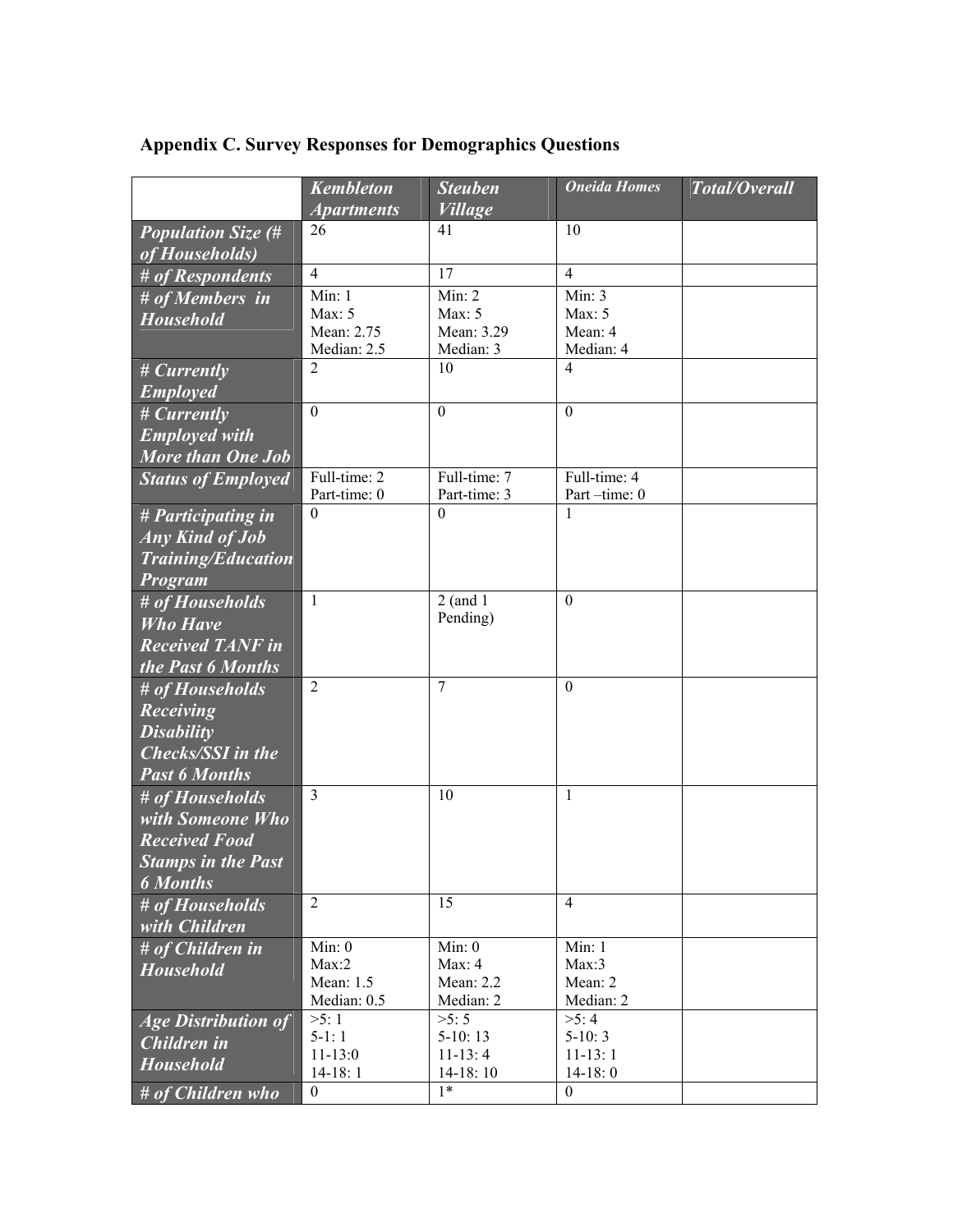| <b>Switched to MLK</b><br><b>School After</b><br>Moving |      |  |  |
|---------------------------------------------------------|------|--|--|
|                                                         |      |  |  |
|                                                         | 3.75 |  |  |
|                                                         | 2.75 |  |  |
|                                                         | 3.25 |  |  |

\* 2 children started attending school – entered MLK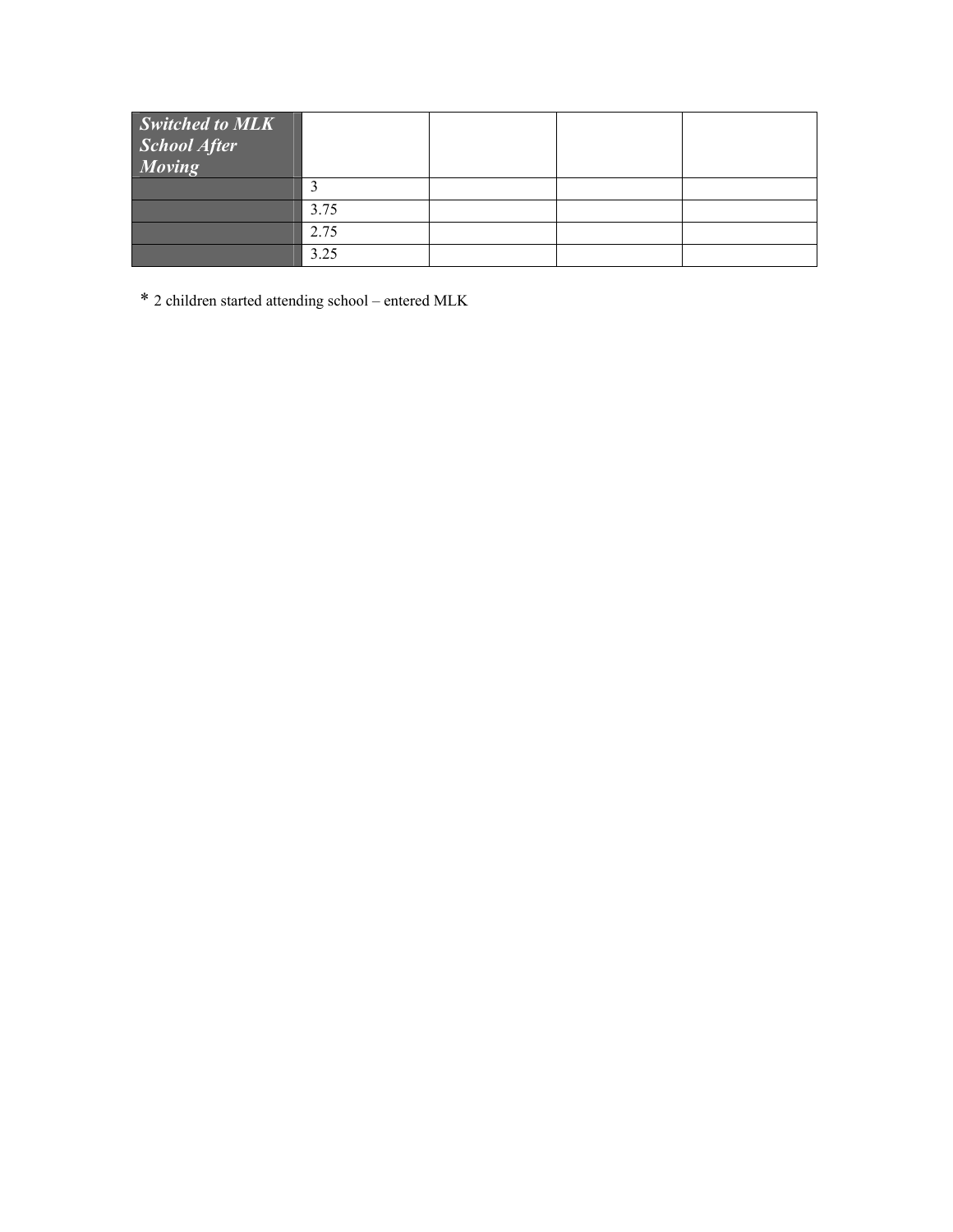## **Appendix D. Resident Satisfaction Survey Questions**

| Very<br>Dissatisfied      | Somewhat<br>Dissatisfied       | Neither Satisfied<br>nor Dissatisfied                                                           | Somewhat<br>Satisfied | Very<br>Satisfied |
|---------------------------|--------------------------------|-------------------------------------------------------------------------------------------------|-----------------------|-------------------|
| 1                         | $\overline{2}$                 | 3                                                                                               | $\overline{4}$        | 5                 |
|                           | you are not as satisfied with? | b. If anything less than very satisfied, is there anything you would care to tell me about that |                       |                   |
|                           |                                |                                                                                                 |                       |                   |
|                           |                                | Q11. a. Overall, how satisfied are you with the neighborhood you live in now?                   |                       |                   |
|                           | Somewhat<br>Dissatisfied       | Neither Satisfied<br>nor Dissatisfied                                                           | Somewhat<br>Satisfied | Very<br>Satisfied |
|                           | $\overline{2}$                 | 3                                                                                               | 4                     | 5                 |
| Very<br>Dissatisfied<br>1 | you are not as satisfied with? | b. If anything less than very satisfied, is there anything you would care to tell me about that |                       |                   |

Q10. a. Overall, how satisfied are you with the house you live in now?

Q12. a. Would you say that since you moved your quality-of-life (considering neighborhood, home, safety, etc) has:

| Decreased | Decreased | Neither Improved | Somewhat | Improved |
|-----------|-----------|------------------|----------|----------|
| A lot     | Somewhat  | nor Decreased    | Improved | A lot    |
|           |           |                  |          |          |

b. If anything less than very satisfied, is there anything you would care to tell me about that you are not as satisfied with?

 $\mathcal{L}_\mathcal{L} = \{ \mathcal{L}_\mathcal{L} = \{ \mathcal{L}_\mathcal{L} = \{ \mathcal{L}_\mathcal{L} = \{ \mathcal{L}_\mathcal{L} = \{ \mathcal{L}_\mathcal{L} = \{ \mathcal{L}_\mathcal{L} = \{ \mathcal{L}_\mathcal{L} = \{ \mathcal{L}_\mathcal{L} = \{ \mathcal{L}_\mathcal{L} = \{ \mathcal{L}_\mathcal{L} = \{ \mathcal{L}_\mathcal{L} = \{ \mathcal{L}_\mathcal{L} = \{ \mathcal{L}_\mathcal{L} = \{ \mathcal{L}_\mathcal{$  $\mathcal{L}_\mathcal{L} = \{ \mathcal{L}_\mathcal{L} = \{ \mathcal{L}_\mathcal{L} = \{ \mathcal{L}_\mathcal{L} = \{ \mathcal{L}_\mathcal{L} = \{ \mathcal{L}_\mathcal{L} = \{ \mathcal{L}_\mathcal{L} = \{ \mathcal{L}_\mathcal{L} = \{ \mathcal{L}_\mathcal{L} = \{ \mathcal{L}_\mathcal{L} = \{ \mathcal{L}_\mathcal{L} = \{ \mathcal{L}_\mathcal{L} = \{ \mathcal{L}_\mathcal{L} = \{ \mathcal{L}_\mathcal{L} = \{ \mathcal{L}_\mathcal{$ 

Q13. a. Overall, how satisfied are you with the services provided to you by Hope VI?

| Very         | Somewhat     | Neither Satisfied | Somewhat  | Verv      |
|--------------|--------------|-------------------|-----------|-----------|
| Dissatisfied | Dissatisfied | nor Dissatisfied  | Satisfied | Satisfied |
|              |              |                   |           |           |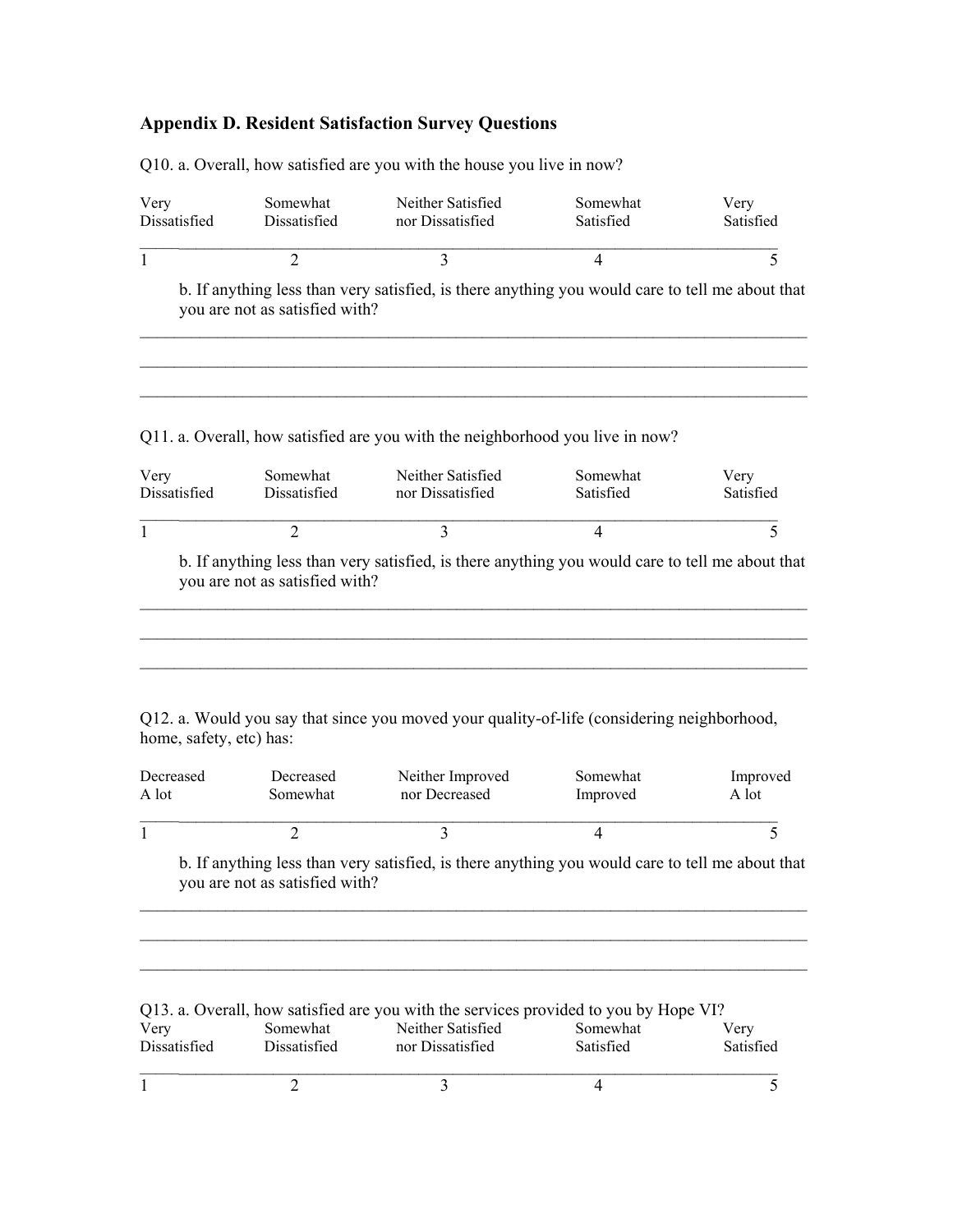b. If anything less than very satisfied, is there anything you would care to tell me about that you are not as satisfied with?

\_\_\_\_\_\_\_\_\_\_\_\_\_\_\_\_\_\_\_\_\_\_\_\_\_\_\_\_\_\_\_\_\_\_\_\_\_\_\_\_\_\_\_\_\_\_\_\_\_\_\_\_\_\_\_\_\_\_\_\_\_\_\_\_\_\_\_\_\_\_\_\_\_\_\_\_\_\_

 $\mathcal{L}_\mathcal{L} = \{ \mathcal{L}_\mathcal{L} = \{ \mathcal{L}_\mathcal{L} = \{ \mathcal{L}_\mathcal{L} = \{ \mathcal{L}_\mathcal{L} = \{ \mathcal{L}_\mathcal{L} = \{ \mathcal{L}_\mathcal{L} = \{ \mathcal{L}_\mathcal{L} = \{ \mathcal{L}_\mathcal{L} = \{ \mathcal{L}_\mathcal{L} = \{ \mathcal{L}_\mathcal{L} = \{ \mathcal{L}_\mathcal{L} = \{ \mathcal{L}_\mathcal{L} = \{ \mathcal{L}_\mathcal{L} = \{ \mathcal{L}_\mathcal{$ 

\_\_\_\_\_\_\_\_\_\_\_\_\_\_\_\_\_\_\_\_\_\_\_\_\_\_\_\_\_\_\_\_\_\_\_\_\_\_\_\_\_\_\_\_\_\_\_\_\_\_\_\_\_\_\_\_\_\_\_\_\_\_\_\_\_\_\_\_\_\_\_\_\_\_\_\_\_\_

Q14. Is there anything that I have not asked you about your neighborhood, home, or quality-oflife that you would like to tell me now?

 $\mathcal{L}_\mathcal{L} = \{ \mathcal{L}_\mathcal{L} = \{ \mathcal{L}_\mathcal{L} = \{ \mathcal{L}_\mathcal{L} = \{ \mathcal{L}_\mathcal{L} = \{ \mathcal{L}_\mathcal{L} = \{ \mathcal{L}_\mathcal{L} = \{ \mathcal{L}_\mathcal{L} = \{ \mathcal{L}_\mathcal{L} = \{ \mathcal{L}_\mathcal{L} = \{ \mathcal{L}_\mathcal{L} = \{ \mathcal{L}_\mathcal{L} = \{ \mathcal{L}_\mathcal{L} = \{ \mathcal{L}_\mathcal{L} = \{ \mathcal{L}_\mathcal{$  $\mathcal{L}_\mathcal{L} = \{ \mathcal{L}_\mathcal{L} = \{ \mathcal{L}_\mathcal{L} = \{ \mathcal{L}_\mathcal{L} = \{ \mathcal{L}_\mathcal{L} = \{ \mathcal{L}_\mathcal{L} = \{ \mathcal{L}_\mathcal{L} = \{ \mathcal{L}_\mathcal{L} = \{ \mathcal{L}_\mathcal{L} = \{ \mathcal{L}_\mathcal{L} = \{ \mathcal{L}_\mathcal{L} = \{ \mathcal{L}_\mathcal{L} = \{ \mathcal{L}_\mathcal{L} = \{ \mathcal{L}_\mathcal{L} = \{ \mathcal{L}_\mathcal{$  $\mathcal{L}_\mathcal{L} = \{ \mathcal{L}_\mathcal{L} = \{ \mathcal{L}_\mathcal{L} = \{ \mathcal{L}_\mathcal{L} = \{ \mathcal{L}_\mathcal{L} = \{ \mathcal{L}_\mathcal{L} = \{ \mathcal{L}_\mathcal{L} = \{ \mathcal{L}_\mathcal{L} = \{ \mathcal{L}_\mathcal{L} = \{ \mathcal{L}_\mathcal{L} = \{ \mathcal{L}_\mathcal{L} = \{ \mathcal{L}_\mathcal{L} = \{ \mathcal{L}_\mathcal{L} = \{ \mathcal{L}_\mathcal{L} = \{ \mathcal{L}_\mathcal{$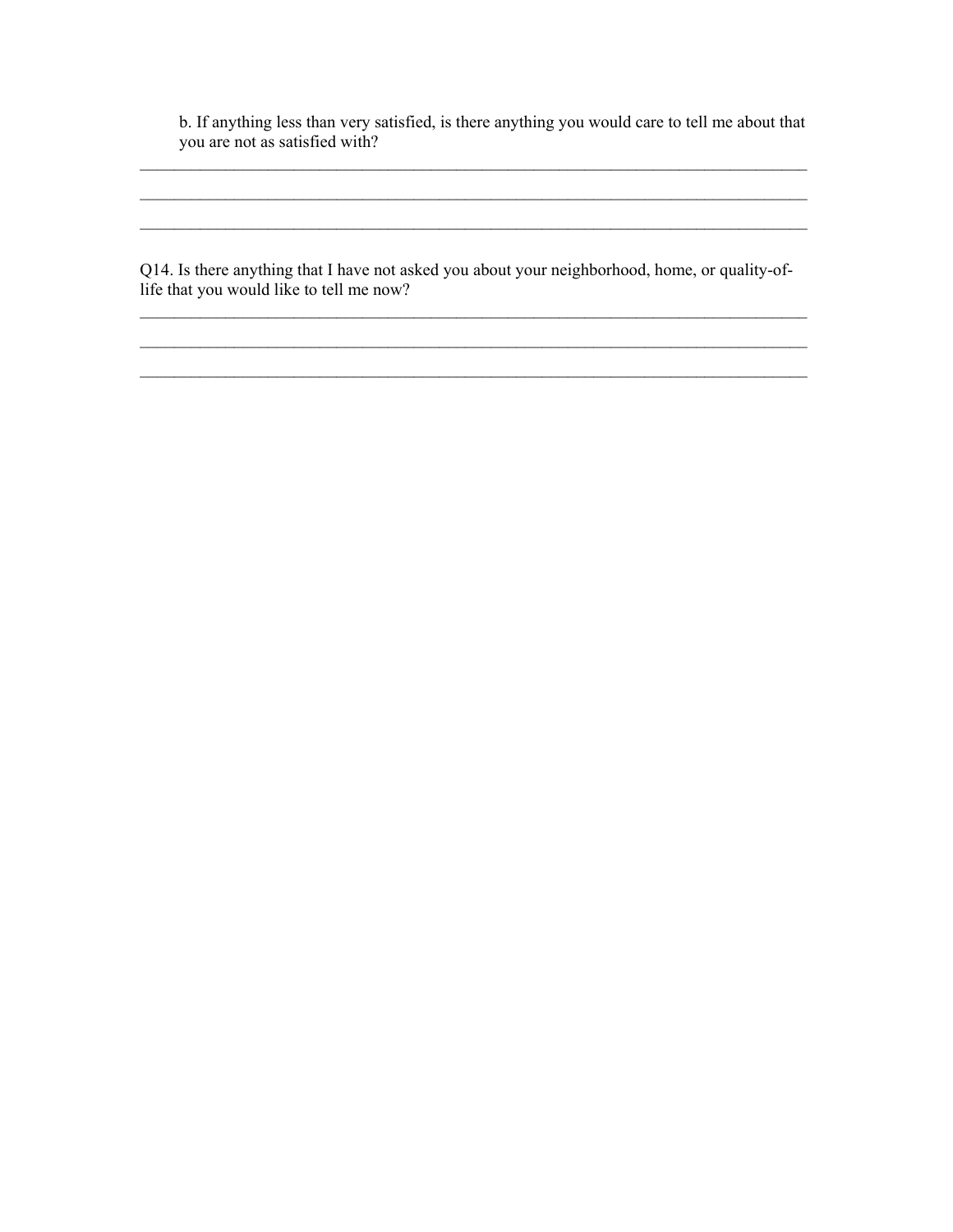# **Appendix E. Survey Responses for Resident Satisfaction Questions**

|                                                  | <b>Kembleton</b>                                                                                                                                                                                                                                                                                                                                                                                                                                                                                                                                                                        | <b>Steuben Village</b>                                                                                                                                                                                                                 | <b>Oneida Homes</b>                                                                                                                                                                     | Total/Overall           |
|--------------------------------------------------|-----------------------------------------------------------------------------------------------------------------------------------------------------------------------------------------------------------------------------------------------------------------------------------------------------------------------------------------------------------------------------------------------------------------------------------------------------------------------------------------------------------------------------------------------------------------------------------------|----------------------------------------------------------------------------------------------------------------------------------------------------------------------------------------------------------------------------------------|-----------------------------------------------------------------------------------------------------------------------------------------------------------------------------------------|-------------------------|
|                                                  | <b>Apartments</b>                                                                                                                                                                                                                                                                                                                                                                                                                                                                                                                                                                       |                                                                                                                                                                                                                                        |                                                                                                                                                                                         |                         |
| <b>Satisfaction with</b><br><b>Current House</b> | Mean: 3<br>Median: 3                                                                                                                                                                                                                                                                                                                                                                                                                                                                                                                                                                    | Mean: 3.85<br>Median: 4                                                                                                                                                                                                                | Mean: 4.25<br>Median: 5                                                                                                                                                                 | Mean: 3.78<br>Median: 4 |
| <b>Responses</b>                                 | no ceiling fans, my house<br>is hot, they want us to buy<br>ceiling fans and they will<br>put them in for us but its<br>too much money, should<br>have had a side door, or<br>back door, only through<br>front                                                                                                                                                                                                                                                                                                                                                                          | houses could have had more<br>stability, sound proof, can<br>heard a lot, need to be quiet,<br>thin walls, when the wind<br>blows it feels like the house<br>will tip over, placed<br>complaints, bedroom could<br>have had more in it | need assistance to build a<br>garage and build a fence<br>around my house some<br>kind of grant                                                                                         |                         |
|                                                  | its a small place, bedrooms<br>very small, not too much<br>furniture unless you get a<br>small set, can't store in<br>basement, 2 or 3 closets,<br>cannot fit everything, to<br>me its not enough room,<br>since they cleaned up<br>locations, its not bad, rules<br>and regulations in building<br>-some don't make sense,<br>for instance, inspection<br>look at everything. tell you<br>what to clean, my house is<br>not dirty, sometimes I don't<br>have as much time to<br>clean, I'm disabled MHA<br>was up on everything<br>immediately, not as fast as<br>MHA with maintenance | no storms doors, have to keep<br>doors closed, need security for<br>houses, screens don't lock,<br>people can break in to homes,<br>storm doors front and back                                                                         | No lighting in the street,<br>noise, garbage thrown on<br>my property constantly<br>everyday!! Tired of<br>cleaning not maintain<br>landscaping of my corner<br>home city responsible!! |                         |
|                                                  | sometimes the entrance,<br>the porch outside gets wet,<br>cracks have developed in<br>ceiling since he moved, got<br>carpet on floor, fearful to<br>do more. People who did<br>work seemed to cut<br>corners, windows don't<br>pull out screens keep<br>falling out, kitchen corners<br>seem to be sagging, it's a<br>very decent apartment, like<br>it, could be some room for<br>improvement                                                                                                                                                                                          | wish I could pick up house<br>and take elsewhere                                                                                                                                                                                       |                                                                                                                                                                                         |                         |
|                                                  | structure of the whole                                                                                                                                                                                                                                                                                                                                                                                                                                                                                                                                                                  | maintenance of the apartment                                                                                                                                                                                                           |                                                                                                                                                                                         |                         |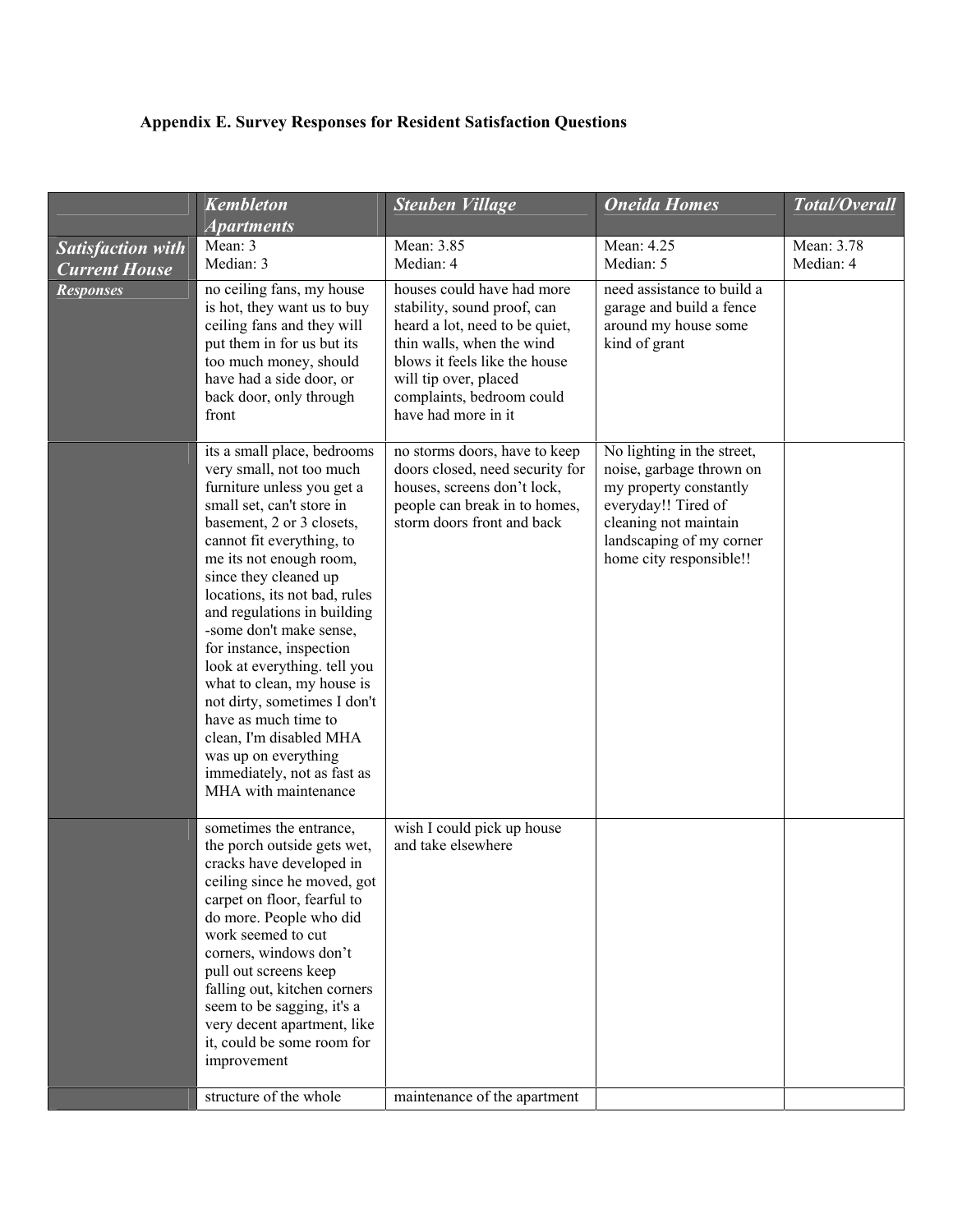|                                          | house in general, walls are<br>thin, house shakes when<br>they run, can hear<br>downstairs                                                 | and of the yard work, we have<br>a few problems, puddles of<br>water, nothing done                                                                                                                                                                                                                                       |                                                                                                                              |                         |
|------------------------------------------|--------------------------------------------------------------------------------------------------------------------------------------------|--------------------------------------------------------------------------------------------------------------------------------------------------------------------------------------------------------------------------------------------------------------------------------------------------------------------------|------------------------------------------------------------------------------------------------------------------------------|-------------------------|
|                                          |                                                                                                                                            | did not make a back for to the<br>house, sit back on patio, need<br>to carry chairs through the<br>front door, open windows<br>because it is too hot and you<br>go out for a few hours - unable<br>to do so because windows are<br>hard to close, need a man to<br>close, needed to call housing<br>for help, still hard |                                                                                                                              |                         |
|                                          |                                                                                                                                            | The only thing I'm not<br>satisfied with is that there is<br>no back door. There is only<br>one entrance and just in case<br>of a fire there should be at<br>least two entrances                                                                                                                                         |                                                                                                                              |                         |
|                                          |                                                                                                                                            | Something am satisfied with<br>and something am not. The<br>house is beautiful but<br>something were put together<br>half way and not completed.<br>The 1st couple of months and<br>had to call to have them come<br>out and fix right away                                                                              |                                                                                                                              |                         |
|                                          |                                                                                                                                            | 150%                                                                                                                                                                                                                                                                                                                     |                                                                                                                              |                         |
|                                          |                                                                                                                                            | mailbox repair time, requested<br>a new box (mail) twice since<br>June 1, 2006 mail box was<br>broken at time of viewing and<br>no one mentioned at move in -<br>did that day $6/1/06$ )                                                                                                                                 |                                                                                                                              |                         |
| <b>Satisfaction with</b><br>Neighborhood | Mean: 3.75<br>Median: 4                                                                                                                    | Mean: 5<br>Median: 3.85                                                                                                                                                                                                                                                                                                  | Mean: $3.5$<br>Median: 3.5                                                                                                   | Mean: 3.78<br>Median: 5 |
| <b>Responses</b>                         | some of the drug addicts<br>gone, still have some drug<br>addicts/alcoholics, not as<br>bad as before, but could be<br>better, it is quiet | neighbors are horrible, not all<br>maybe 2 are very decent, me<br>and a couple neighbors clean<br>up make sure the<br>neighborhood is decent, at this<br>point lowest satisfied, should<br>do inspections a lot more<br>often, neighbors plumbing in<br>basement got messed up                                           | not too much time for<br>relaxation because I have<br>to work and care for the<br>family, above all running<br>for education |                         |
|                                          | at MHA, raucous and<br>noisy, started to clean, and<br>quieter neighborhood -<br>here is it louder, walls so                               | a lot of robberies and drug<br>dealing in street, feel insecure<br>when leaving home, no way to<br>top intruders, screens can be                                                                                                                                                                                         | Noisy, Neighbors do not<br>communicate so far                                                                                |                         |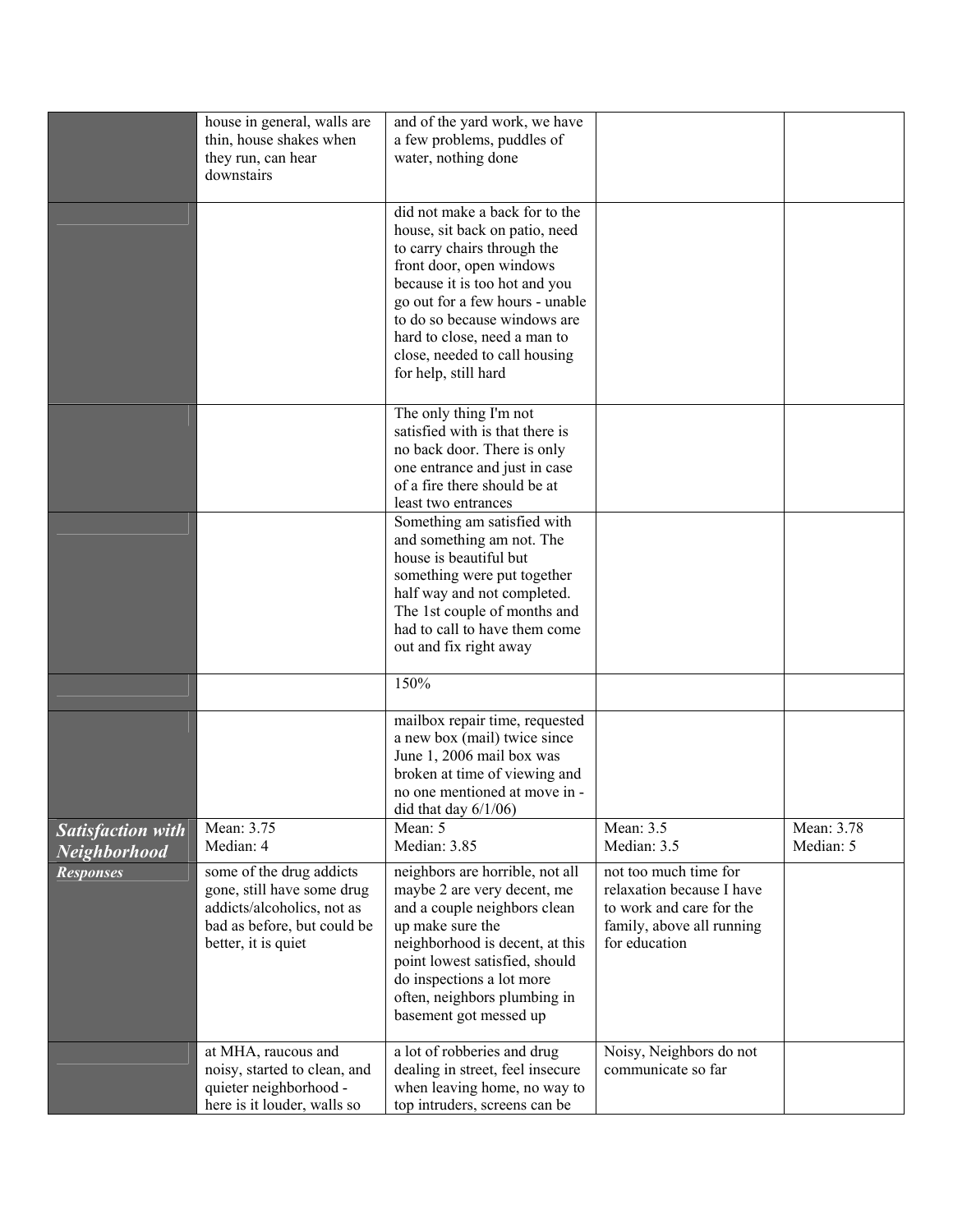| thin, can hear sex and<br>snoring, no privacy, had to<br>take apartment because<br>can't climb stairs, not<br>private enough, building<br>next door- can see<br>neighbors house with<br>shades up, can hear<br>everything, no privacy, in<br>this building still have<br>people who do drugs, cut<br>down some, can still cut a                                                                                                                                  | pushed easily, said built in but<br>not (no storm windows)                                                                                                                                              |  |
|------------------------------------------------------------------------------------------------------------------------------------------------------------------------------------------------------------------------------------------------------------------------------------------------------------------------------------------------------------------------------------------------------------------------------------------------------------------|---------------------------------------------------------------------------------------------------------------------------------------------------------------------------------------------------------|--|
| lot more drug activity<br>city seems to have program                                                                                                                                                                                                                                                                                                                                                                                                             | the area where it is in general                                                                                                                                                                         |  |
| "weed & seed", police give<br>tickets, I vote in elections,<br>feel penalized because if<br>goes to corner store and<br>parks outside, may get<br>tickets for parking,<br>neighborhood has<br>improved - drugs and<br>loitering have diminished,<br>give tickets<br>indiscriminately, bad<br>elements - trying to hold<br>onto bad habits in<br>neighborhood, had quieted<br>down, its a quiet block,<br>some decent neighbors, no<br>rowdiness/drug trafficking |                                                                                                                                                                                                         |  |
| the drugs in the lot, want<br>them to buy buildings, just<br>because you change the<br>neighborhood, can't change<br>the neighbors                                                                                                                                                                                                                                                                                                                               | no privacy in your yard, out in<br>the open, should have own<br>little area                                                                                                                             |  |
|                                                                                                                                                                                                                                                                                                                                                                                                                                                                  | not neighbors in building, on<br>the next street, a lot of loud<br>music                                                                                                                                |  |
|                                                                                                                                                                                                                                                                                                                                                                                                                                                                  | its pretty quiet, no trouble<br>now, at the beginning yes,<br>they don't do nothing anyways                                                                                                             |  |
|                                                                                                                                                                                                                                                                                                                                                                                                                                                                  | no storm doors, have to keep<br>doors closed, need security for<br>houses, screens don't lock,<br>storms doors front and back,<br>people can break into homes,<br>other than that house is<br>beautiful |  |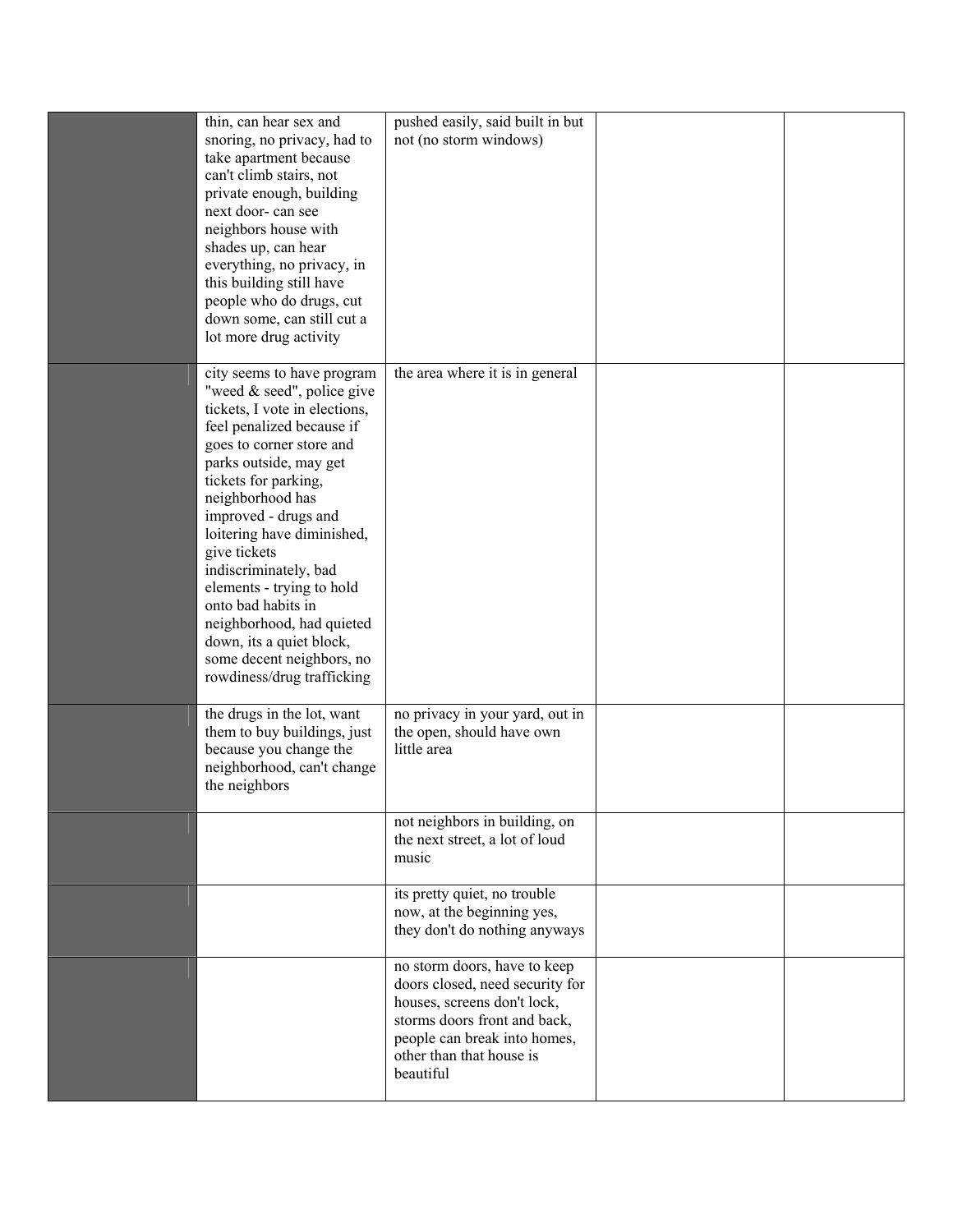|                                      |                                                                                                                                                                                                                                        | a lot of robberies and drug<br>dealing on the street, feel<br>insecure about leaving home,<br>no way to stop intruders,<br>screens can be pushed easily,<br>as if built in but not - no storm<br>windows                                                                                             |                                                                                                                                                                                                                                                                                                                      |                         |
|--------------------------------------|----------------------------------------------------------------------------------------------------------------------------------------------------------------------------------------------------------------------------------------|------------------------------------------------------------------------------------------------------------------------------------------------------------------------------------------------------------------------------------------------------------------------------------------------------|----------------------------------------------------------------------------------------------------------------------------------------------------------------------------------------------------------------------------------------------------------------------------------------------------------------------|-------------------------|
|                                      |                                                                                                                                                                                                                                        | Satisfied with everything<br>very quiet and clean neighbors<br>very friendly and family like<br>aura in the park living home<br>area                                                                                                                                                                 |                                                                                                                                                                                                                                                                                                                      |                         |
| $\overline{Q}$ <i>uality-of-Life</i> | Mean: 2.75                                                                                                                                                                                                                             | Mean: 3.94                                                                                                                                                                                                                                                                                           | Mean: 4.33                                                                                                                                                                                                                                                                                                           | Mean: $3.\overline{71}$ |
| <b>Responses</b>                     | Median: 2.5<br>got way worse                                                                                                                                                                                                           | Median: 4<br>everything ties in together<br>with conditions and neighbors,<br>will not renew lease because<br>of birth of child                                                                                                                                                                      | Median: 4<br>you make your life by the<br>way you live. A house or<br>car even money cannot<br>change your lifestyle, if<br>you live a care free life. It<br>doesn't matter what<br>lifestyle you like, it will<br>not change. If you got god<br>the father the creator of all<br>things. He make the<br>difference. | Median: 4               |
|                                      | housing is decent save for<br>little things, could be a lot<br>worse, its affordable for<br>me, I feel naturally peace<br>of mind, comfort of<br>apartment building itself -<br>having this allowed me a<br>certain amount of serenity | likes house, feels different<br>living in house instead of<br>project, when alone, scared, no<br>security, cannot add locks,<br>area bothers tremendously, at<br>least storm doors in projects,<br>they would learn how to get<br>in, don't feel safe but love<br>house would not change, go<br>back | Prior streetof Utica was<br>much worse than what I<br>have now!                                                                                                                                                                                                                                                      |                         |
|                                      |                                                                                                                                                                                                                                        | coming from homeowner to<br>this, but thankful                                                                                                                                                                                                                                                       |                                                                                                                                                                                                                                                                                                                      |                         |
|                                      |                                                                                                                                                                                                                                        | depressed, nothing will<br>change, a lot of pressure<br>because of disability and<br>financial, no one can change<br>situation, must do it for herself                                                                                                                                               |                                                                                                                                                                                                                                                                                                                      |                         |
|                                      |                                                                                                                                                                                                                                        | likes house, feels different<br>hear living in instead of<br>project, but when alone,<br>scared, no security, cannot add<br>locks, area bothers<br>tremendously, at least storm<br>doors in projects, here they<br>would learn how to get in,<br>don't feel safe but love house,                     |                                                                                                                                                                                                                                                                                                                      |                         |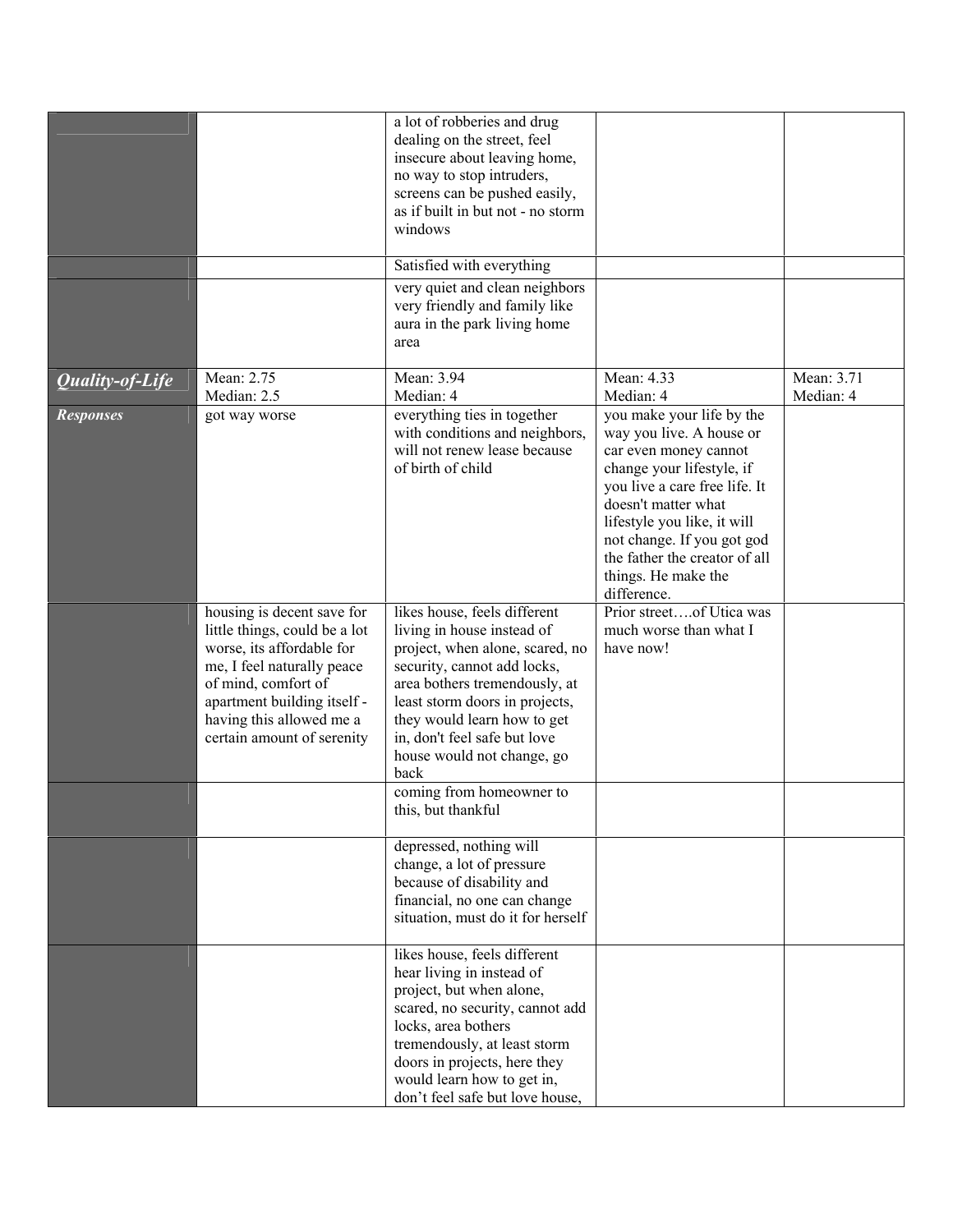|                                                                                                                                                                                                 |                                                                                                                                                                                                          | would not change/go back                                                                                                                                                                                                       |                                                                                                                                                        |                         |
|-------------------------------------------------------------------------------------------------------------------------------------------------------------------------------------------------|----------------------------------------------------------------------------------------------------------------------------------------------------------------------------------------------------------|--------------------------------------------------------------------------------------------------------------------------------------------------------------------------------------------------------------------------------|--------------------------------------------------------------------------------------------------------------------------------------------------------|-------------------------|
|                                                                                                                                                                                                 |                                                                                                                                                                                                          | only one lock on door due to<br>people twice have tried to<br>come in to my door thinking<br>it's a porch to get bottles or to<br>come in from the rain. There<br>should be 2 locks I think to<br>feel safer for me and my son |                                                                                                                                                        |                         |
| <b>Satisfaction with</b><br><b>Services</b><br><b>Provided by</b><br><b>HOPE VI</b><br>( <i>Housing</i><br><b>Visions</b><br><b>Unlimited</b> , for<br><b>Kembleton</b><br><b>Respondents</b> ) | Mean: 4<br>Median: 4                                                                                                                                                                                     | Mean: 4<br>Median: 3.82                                                                                                                                                                                                        | Mean: 5<br>Median: 4.25                                                                                                                                | Mean: 3.74<br>Median: 5 |
| <b>Responses</b>                                                                                                                                                                                | they come sometimes they<br>take longer to come fix the<br>bathroom when they know<br>you have 2 bc they think<br>you can just use the other<br>one                                                      | should check into apartments<br>more                                                                                                                                                                                           | Flooding issues not<br>responsive enough, they<br>started construction on<br>other homes but never<br>completely fixed the<br>livable ones completely! |                         |
|                                                                                                                                                                                                 | maintenance is not fast<br>enough, certain amount of<br>days to pay rent or fines,<br>won't take cash, has a hard<br>time walking, not fair for<br>disabled, getting a money<br>order is physically hard | still waiting on window shade<br>fixed, blinds broken shop first<br>waved in                                                                                                                                                   |                                                                                                                                                        |                         |
|                                                                                                                                                                                                 | service moves kind of<br>lethargically, problems w/<br>screens, blew off, screens<br>replace too small - is it<br>worth asking them to come<br>back to fix? They are<br>indifferent                      | we do not have screen doors,<br>houses put up fast, should<br>have taken the time                                                                                                                                              |                                                                                                                                                        |                         |
|                                                                                                                                                                                                 |                                                                                                                                                                                                          | they are slow about mowing<br>the lawn but other then that<br>am satisfied now                                                                                                                                                 |                                                                                                                                                        |                         |
|                                                                                                                                                                                                 |                                                                                                                                                                                                          | still waiting on window shade<br>to be fixed, blinds broken<br>since first moved in                                                                                                                                            |                                                                                                                                                        |                         |
|                                                                                                                                                                                                 |                                                                                                                                                                                                          | maintenance timely repairs as<br>discussed new mail box<br>installed Hope VI made a<br>home visit to say it would be                                                                                                           |                                                                                                                                                        |                         |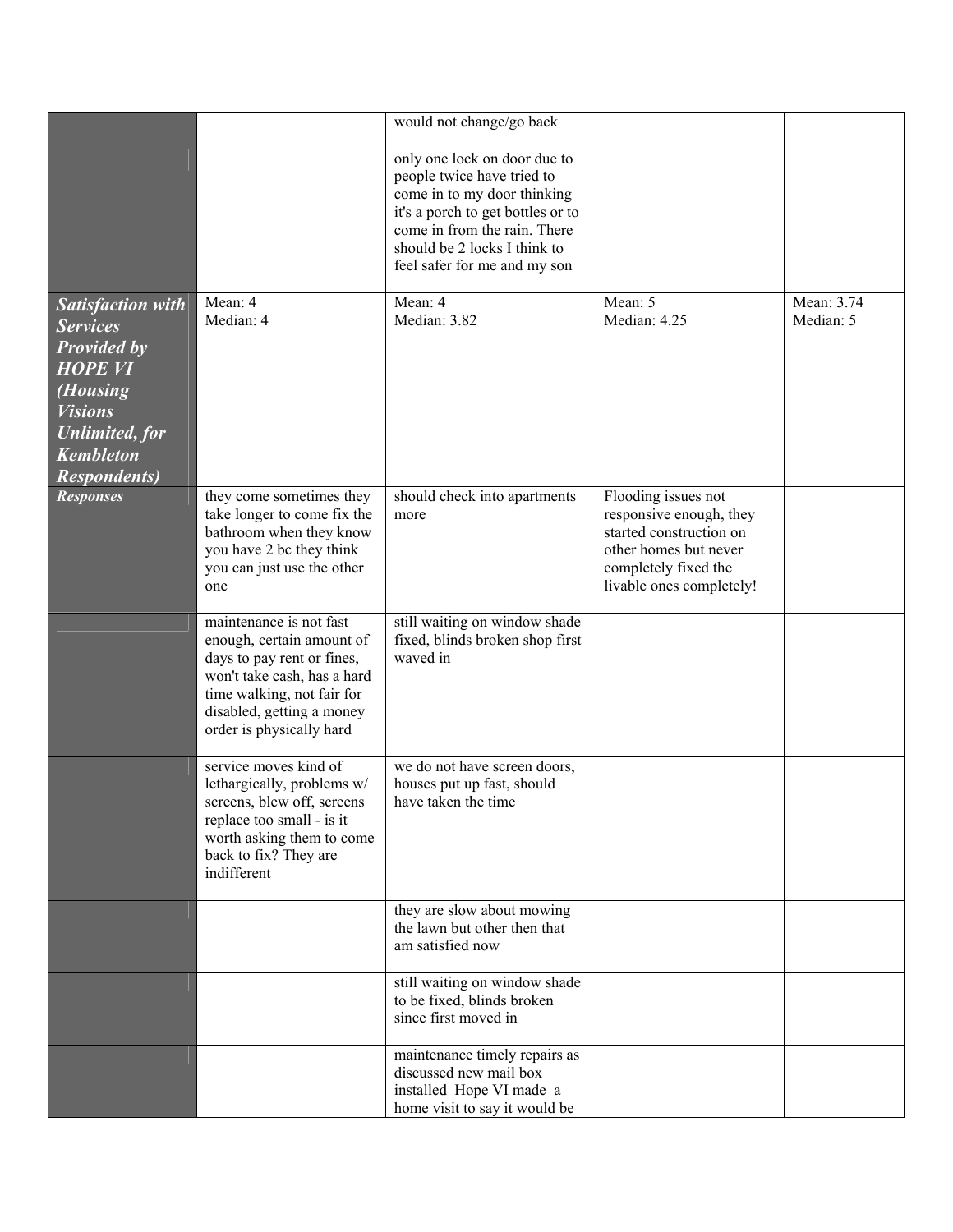|              |                                                                                                                                                                                                                                                                                                                                                                                                                                                  | fixed the next day - still no<br>correction                                                                                                                                                                                                                                                                                                                                     |                                                                                                                                                                                 |  |
|--------------|--------------------------------------------------------------------------------------------------------------------------------------------------------------------------------------------------------------------------------------------------------------------------------------------------------------------------------------------------------------------------------------------------------------------------------------------------|---------------------------------------------------------------------------------------------------------------------------------------------------------------------------------------------------------------------------------------------------------------------------------------------------------------------------------------------------------------------------------|---------------------------------------------------------------------------------------------------------------------------------------------------------------------------------|--|
| <b>Notes</b> | need more jobs up here,<br>her husband has a hard<br>time, side doors, no lights<br>in the hallway, stairwell                                                                                                                                                                                                                                                                                                                                    | screening of tenants should be<br>more thorough, thought it was<br>thorough incomes concern, etc<br>for it to seem as thorough as it<br>was, they focus more on<br>money, background, people on<br>block living here, condition of<br>the houses are atrocious,<br>should be more thorough,<br>grown people throw garbage<br>on the lawn that she cleans,<br>love the apartment | I would like to see a<br>neighborhood watch where<br>police patrol more often,<br>not enough. Many<br>homeowners are<br>unsatisfied, too much<br>being done at the same<br>time |  |
|              | not as expensive, fairly<br>cheap, rent is good, past<br>winter - did not put screen<br>windows, fell out window<br>was down on top, they<br>never showed up to fix it,<br>gas bill sky high,<br>sometimes a lot of<br>problems, its an older<br>house - furnace stops, older<br>building, basement<br>flooded, I don't know what<br>people expect because i am<br>low income but i expect<br>some back from them they<br>have unequal standards | house is good, neighborhood<br>is good                                                                                                                                                                                                                                                                                                                                          |                                                                                                                                                                                 |  |
|              | its an apartment, its decent,<br>ive seen some that are<br>worse, I don't really have<br>much to complain about,<br>the proverbial cup - I have<br>a lot of gratitude, I'm<br>thankful because it could<br>be worse                                                                                                                                                                                                                              | wishes for better security, like<br>winning the lottery, pressure<br>on chest, very scared of noises<br>alone, thinks someone is<br>breaking in                                                                                                                                                                                                                                 |                                                                                                                                                                                 |  |
|              | evaluation to get in, have<br>to do process all over once<br>in to move into new<br>apartment, needs a 3<br>bedroom, has a 2 bedroom<br>- loses priority, place in list                                                                                                                                                                                                                                                                          | I love the house, the<br>areathis is the best I have<br>ever done                                                                                                                                                                                                                                                                                                               |                                                                                                                                                                                 |  |
|              |                                                                                                                                                                                                                                                                                                                                                                                                                                                  | the storm windows,<br>neighborhood is 2 years old-<br>pushed fan out of window and<br>storm door pushed out-safety<br>issue, backyard is a puddle,<br>submerged with water, no<br>storm doors, no ventilation, a<br>lot of little things that should                                                                                                                            |                                                                                                                                                                                 |  |